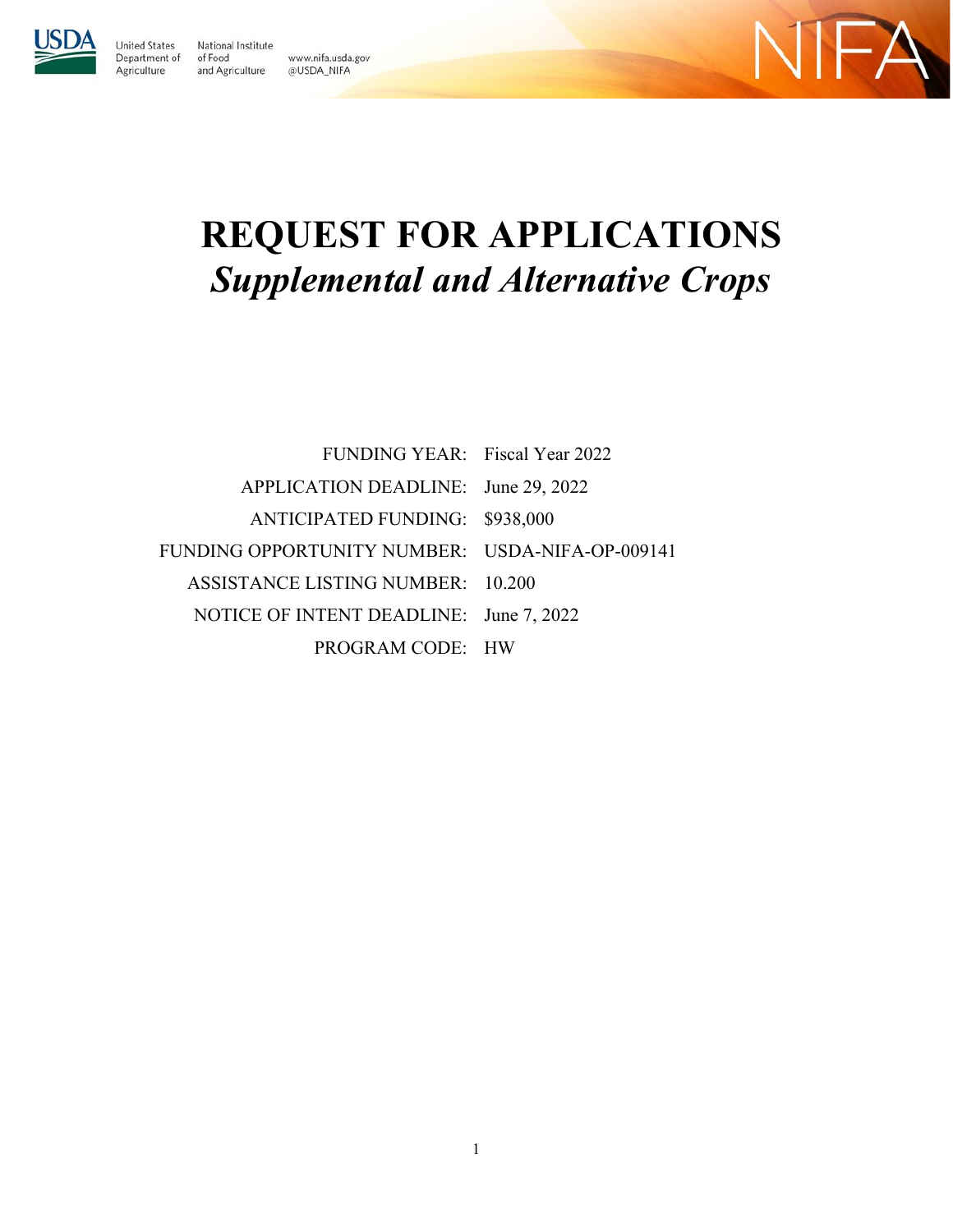# **INITIAL ANNOUNCEMENT**

National Institute of Food and Agriculture United States Department of Agriculture

**Assistance Listing:** The Supplemental and Alternative Crops (SAC) is listed in the Assistance Listings under number 10.200.

| Task Description Deadline   |                                                          |
|-----------------------------|----------------------------------------------------------|
| Application:                | 5:00 P.M. Eastern, June 29, 2022                         |
|                             | [Ref to <u>Part I <math>\S C</math></u> of this RFA]     |
| <b>Notice of Intent:</b>    | June 7, 2022                                             |
| <b>Applicants Comments:</b> | Within six months from the issuance of this notice       |
|                             | (NIFA may not consider comments received after the sixth |
|                             | <i>month</i> )                                           |

<span id="page-1-0"></span>**Table 1**: Key Dates and Deadlines

**Advancing Diversity, Equity, Inclusion, and Accessibility.** NIFA recognizes research, education, and extension efforts will have the greatest impacts when equity is grounded in the programs. NIFA is committed to enhancing diversity, equity, inclusion, and accessibility of programs and encourages individuals, institutions, and organizations from underserved communities to apply to funding opportunities as lead, co-lead, or subaward recipient(s), and to engage as leaders in the peer panel review process to support the development of strong networks and collaborations. NIFA encourages applications that engage diverse communities and have broad impacts through research, education, extension, and integrated activities to address current and future challenges.

**Stakeholder Input**. The National Institute of Food and Agriculture (NIFA) seeks comments on all request for applications (RFAs) so it can deliver programs efficiently, effectively, with integrity, and with a focus on customer service. NIFA considers comments, to the extent possible when developing RFAs and use comments to help meet the requirements of Section  $103(c)(2)$  of [the Agricultural Research, Extension, and Education Reform Act of 1998](https://nifa.usda.gov/resource/agricultural-research-extension-and-education-reform-act-1998) [\(7 U.S.C. 7613\(c\)\(2\)\).](https://uscode.house.gov/view.xhtml?req=(title:7%20section:7613%20edition:prelim)%20OR%20(granuleid:USC-prelim-title7-section7613)&f=treesort&edition=prelim&num=0&jumpTo=true) Applicants may submit written comments to  $Policy@usda.gov$  (email is for comments only). Please use the following subject line: Response to the Supplemental and Alternative Crops (SAC) RFA.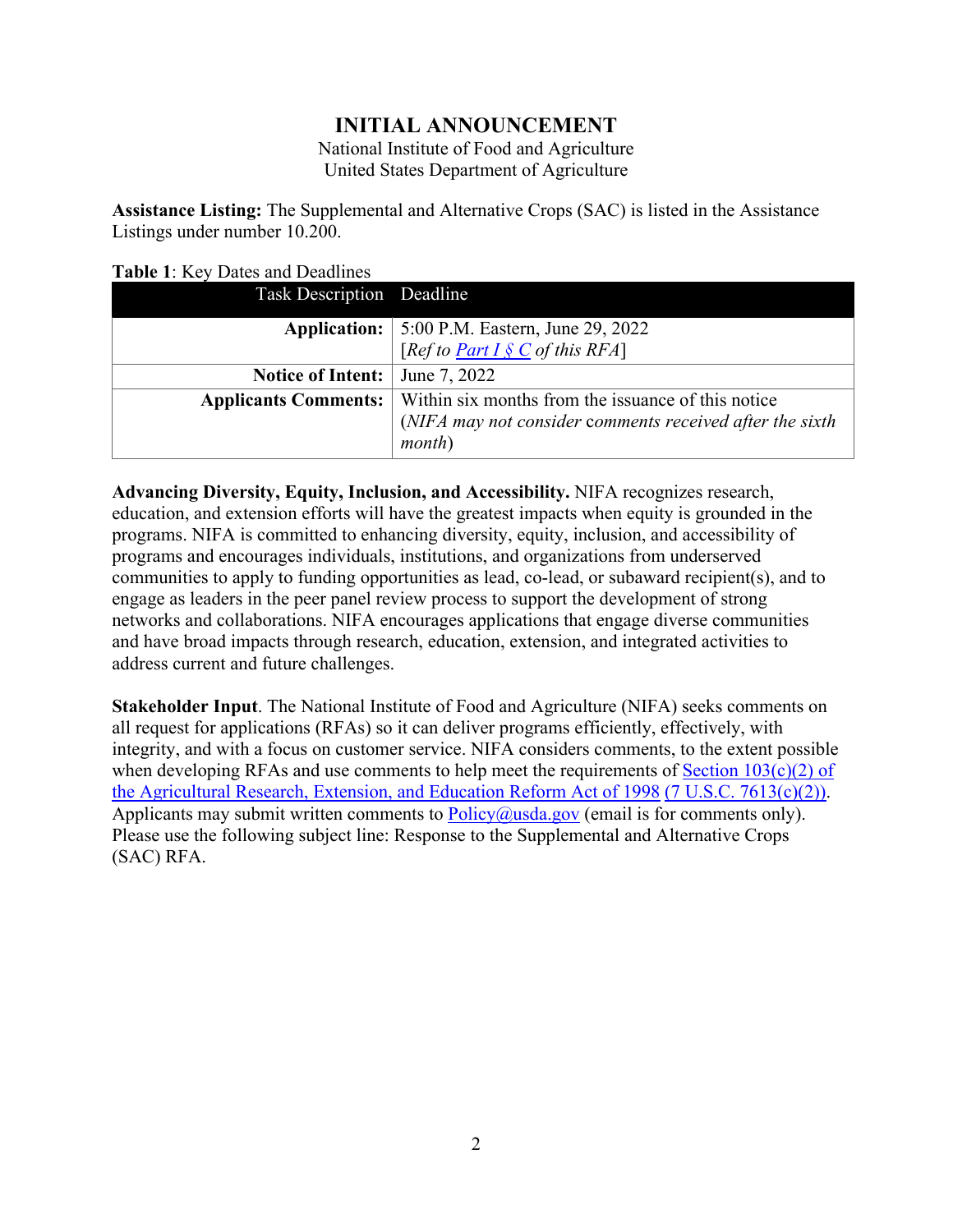#### **EXECUTIVE SUMMARY**

<span id="page-2-0"></span>This notice identifies the objectives for SAC projects, deadlines, funding information, eligibility criteria for projects and applicants, and application forms and associated instructions.

The SAC supports projects that lead to expanded adaptation and increased acreage in the U.S. of canola grown for oil and industrial hemp grown for value-added products. This is an integrated research and extension program that will produce results to increase the cost effectiveness and competitiveness of these two crops grown as components of production systems across the country. The SAC supports the breeding, testing, and development of superior performing canola and industrial hemp varieties and production practices that result in improved cost efficiencies, reduced grower risks, and wider use in production systems. Research results and technology developed are expected to be rapidly transferred to producers and other users through effective extension outreach and other engagement efforts. The anticipated grant amount available is \$938,000.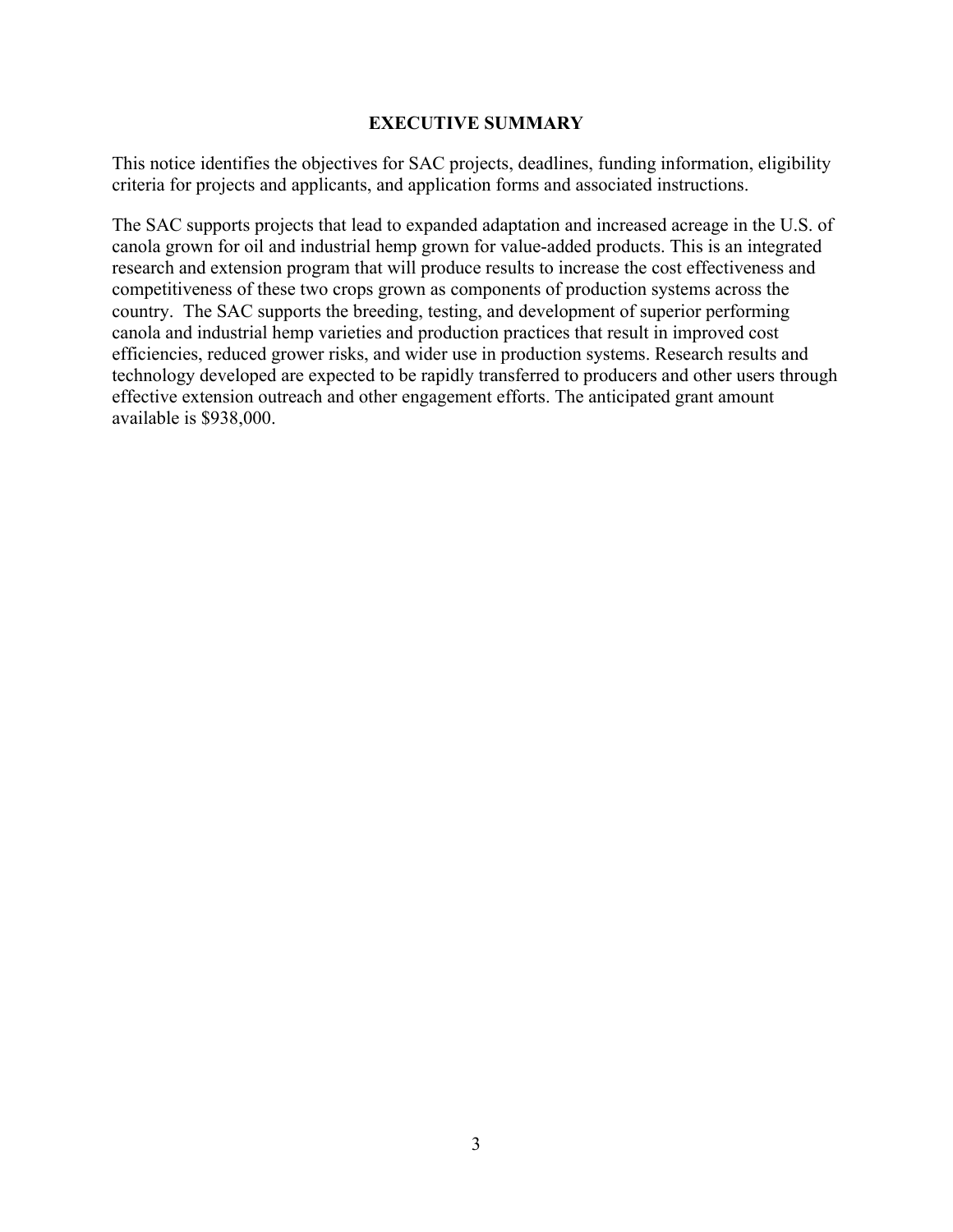<span id="page-3-0"></span>

| A.             |         |  |
|----------------|---------|--|
| <b>B.</b>      |         |  |
| C.             |         |  |
|                |         |  |
| A.             |         |  |
| B.             |         |  |
| $C$ .          |         |  |
| D.             |         |  |
|                |         |  |
| A.             |         |  |
| <b>B.</b>      |         |  |
|                |         |  |
| A.             |         |  |
| <b>B.</b>      |         |  |
| C.             |         |  |
| D.             |         |  |
|                |         |  |
| A.             |         |  |
| B.             |         |  |
| $\mathbf{C}$ . |         |  |
| D.             |         |  |
|                |         |  |
| A.             | General |  |
| <b>B.</b>      |         |  |
| $\mathbf{C}$ . |         |  |
|                |         |  |
| A.             |         |  |
| <b>B.</b>      |         |  |
| C.             |         |  |
|                |         |  |
|                |         |  |
|                |         |  |

# **TABLE OF CONTENTS**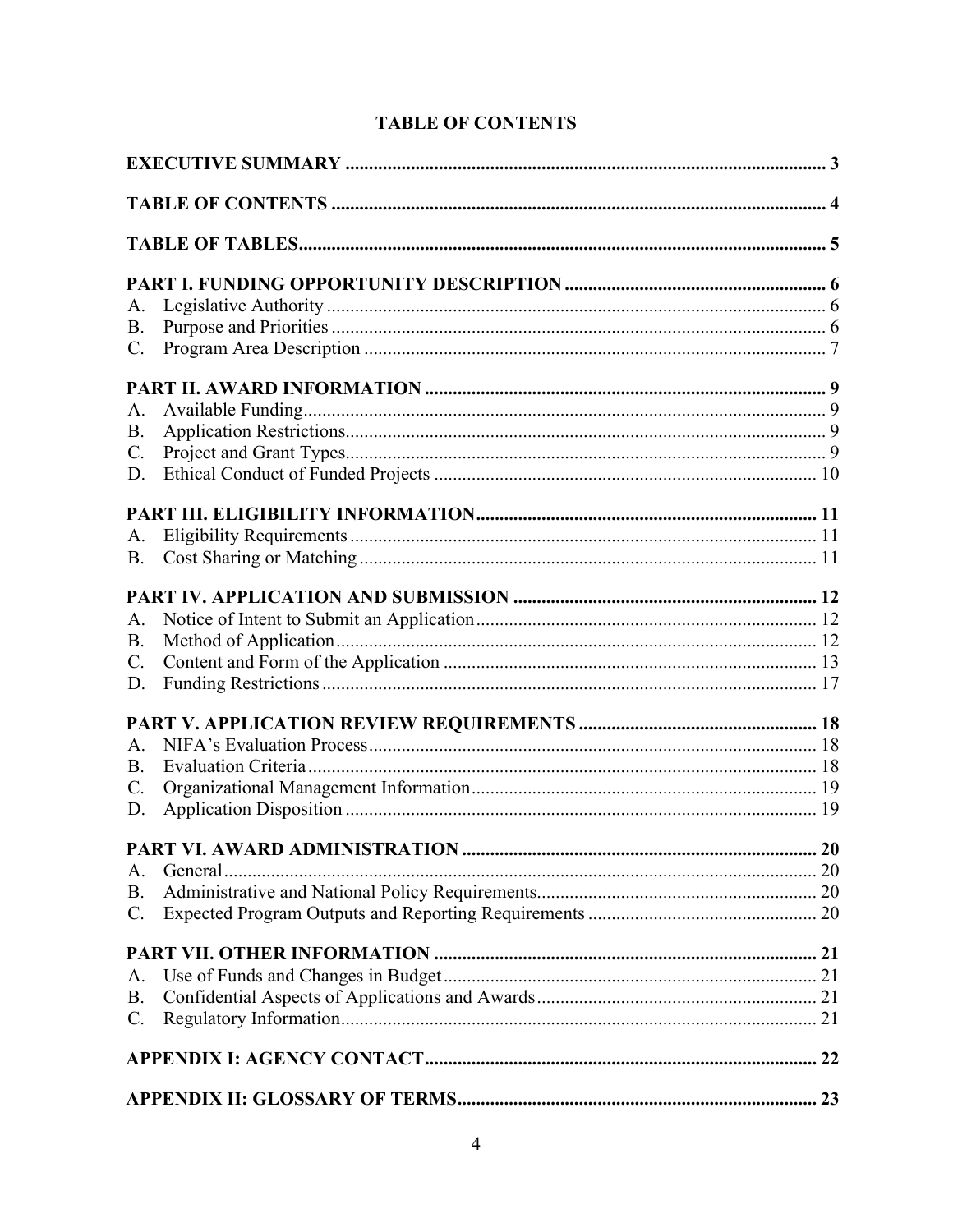|--|--|--|

# **TABLE OF TABLES**

<span id="page-4-0"></span>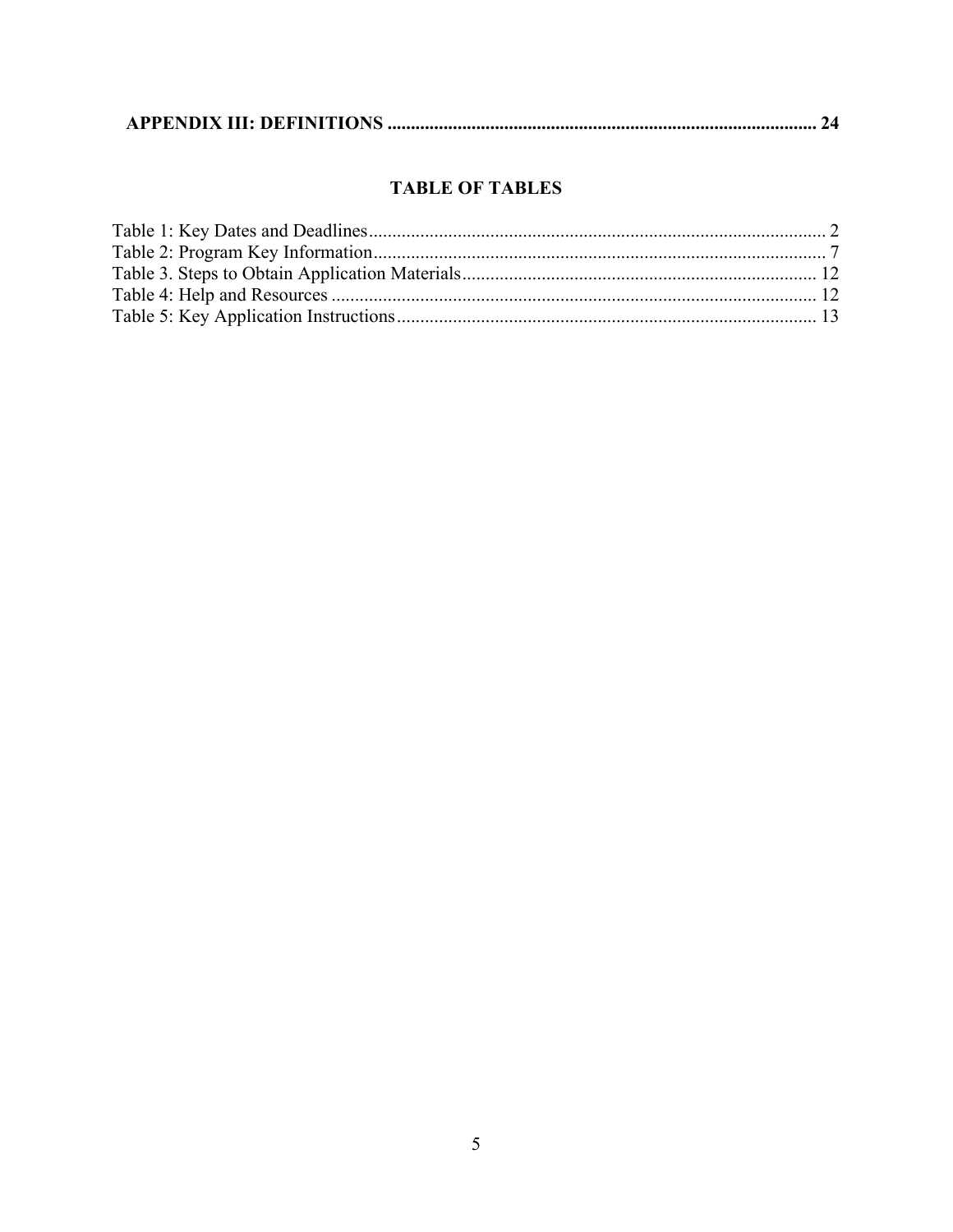# <span id="page-5-0"></span>**PART I. FUNDING OPPORTUNITY DESCRIPTION**

## <span id="page-5-1"></span>**A. Legislative Authority**

In accordance with  $\frac{7 \text{ U.S.C. 3319d(c)}}{2}$ , the Secretary of Agriculture, (acting through the NIFA Director), is authorized to make competitive grants to colleges and universities, other Federal agencies, and private sector entities to conduct fundamental and applied research related to the development of new commercial products derived from natural plant material for industrial, medical, and agricultural applications.

The program under this statutory authority may include, but shall not be limited to: conducting comprehensive resource and infrastructure assessments; developing and introducing supplemental and alternative income-producing crops; develop and expand domestic and export markets for such crops; providing technical assistance to farm owners and operators, marketing cooperatives, and others; and conducting fundamental and applied research related to the development of new commercial products derived from natural plant material [including hemp (as defined in [7 U.S.C. 1639o\)](https://uscode.house.gov/view.xhtml?path=/prelim@title7/chapter38/subchapter7&edition=prelim)] for industrial, medical, and agricultural applications.

# <span id="page-5-2"></span>**B. Purpose and Priorities**

The SAC grant program, Assistance Listing 10.200, supports projects that lead to expanded adaptation and increased acreage in the United States (U.S.) of canola grown for oil and industrial hemp grown for value added products. Such crops are important to U.S. agriculture in that these can provide new and profitable cropping options in response to low commodity prices and changes in consumer demand for new agricultural-based products. The U.S. does not produce enough canola oil to meet its annual domestic consumption needs. Modern canola has major uses in healthy human foods and animal feeds, as a natural pest control when used as a cover crop, and as a feedstock in industrial chemical manufacture and biofuel production.

The purpose of this integrated research and extension program is to adapt these multiple-purpose crops to diverse growing regions in the U.S., so that domestic canola oil and industrial hemp production can be significantly increased and be profitable nationwide. Such efforts require strategically designed, region-based research approaches and effective communication of useful information and transfer of technologies to users as rapidly as possible. SAC supports research and Extension in conventional and organic production systems.

Handling of baseline data and data collection will be addressed in the Data Management Plan (DMP) in accordance with the Part IV(B) of this RFA.

The SAC is aligned with the following:

USDA Strategic Plan found at [\(https://www.usda.gov/sites/default/files/documents/usda-fy-](https://www.usda.gov/sites/default/files/documents/usda-fy-2022-2026-strategic-plan.pdf)[2022-2026-strategic-plan.pdf](https://www.usda.gov/sites/default/files/documents/usda-fy-2022-2026-strategic-plan.pdf) )

- 1. Strategic Goal 2: Ensure America's Agricultural System is Equitable, Resilient, and Prosperous
- 2. Strategic Goal 3: Foster an Equitable and Competitive Marketplace for All Agricultural Producers
- 3. Strategic Goal 4: Provide All Americans Safe, Nutritious Food
- 4. Strategic Goal 5: Expand Opportunities for Economic Development and Improve Quality of Life in Rural and Tribal Communities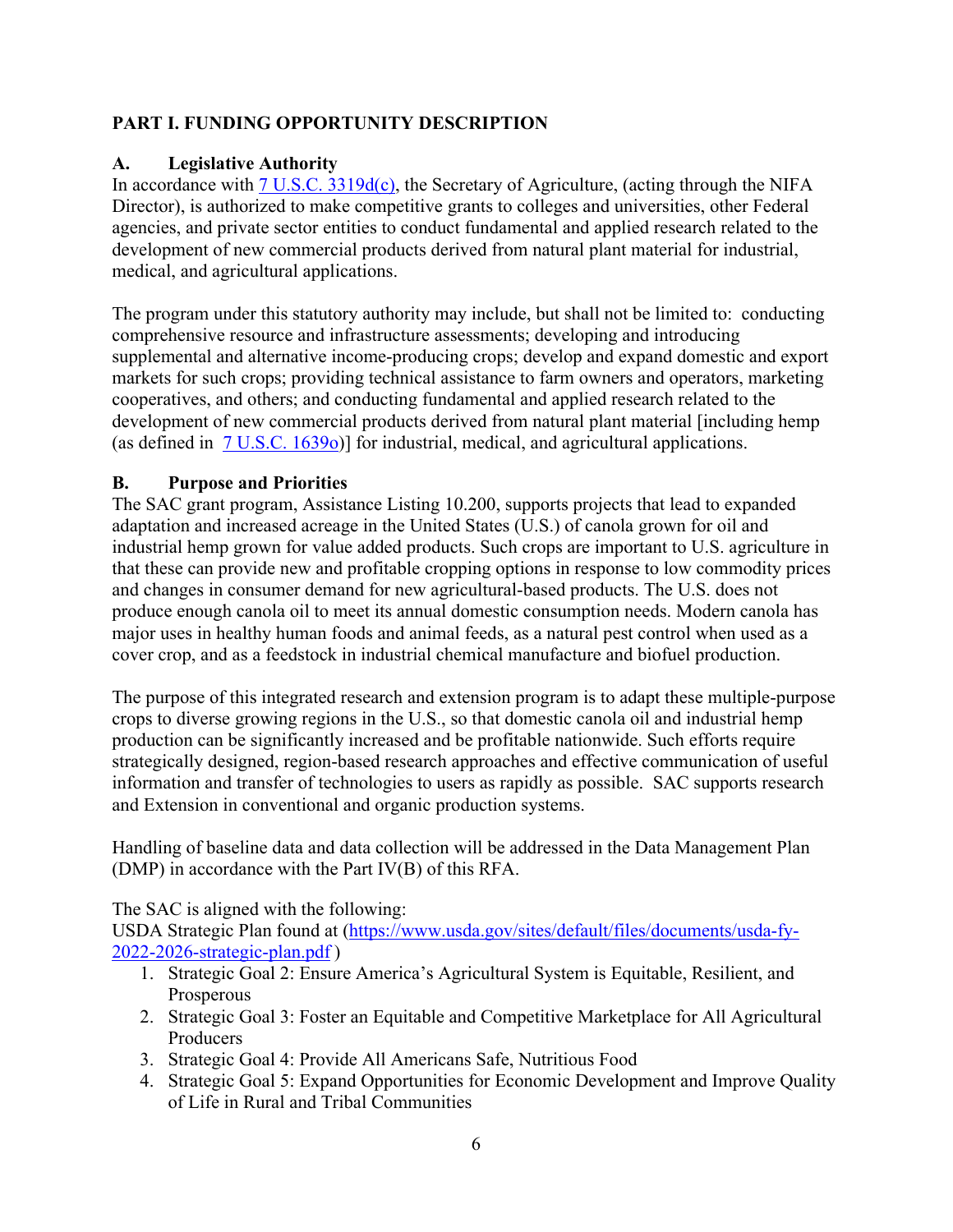NIFA welcomes (but does not require) applicants to work with the [Extension Foundation](https://gcc02.safelinks.protection.outlook.com/?url=http%3A%2F%2Fextension.org%2F&data=04%7C01%7C%7Ca20ab3b70b594250729308d9b8d16d39%7Ced5b36e701ee4ebc867ee03cfa0d4697%7C0%7C0%7C637744031880128218%7CUnknown%7CTWFpbGZsb3d8eyJWIjoiMC4wLjAwMDAiLCJQIjoiV2luMzIiLCJBTiI6Ik1haWwiLCJXVCI6Mn0%3D%7C3000&sdata=O1FPITwYnPL9bUoa6KlWT3HGCAodXoe4WabAWYMPwUs%3D&reserved=0) for the development and delivery of content for the public and for Extension professionals nationwide through [Connect Extension,](https://gcc02.safelinks.protection.outlook.com/?url=http%3A%2F%2Fconnect.extension.org%2F&data=04%7C01%7C%7Ca20ab3b70b594250729308d9b8d16d39%7Ced5b36e701ee4ebc867ee03cfa0d4697%7C0%7C0%7C637744031880128218%7CUnknown%7CTWFpbGZsb3d8eyJWIjoiMC4wLjAwMDAiLCJQIjoiV2luMzIiLCJBTiI6Ik1haWwiLCJXVCI6Mn0%3D%7C3000&sdata=BvJWf0GqWsEOZBxeTIFyE0pVGEuxR95tkXzOccIQKeA%3D&reserved=0) or a [National Cooperative Extension Project website.](https://gcc02.safelinks.protection.outlook.com/?url=https%3A%2F%2Fextension.org%2Fnational-cooperative-extension-projects%2F&data=04%7C01%7C%7Ca20ab3b70b594250729308d9b8d16d39%7Ced5b36e701ee4ebc867ee03cfa0d4697%7C0%7C0%7C637744031880128218%7CUnknown%7CTWFpbGZsb3d8eyJWIjoiMC4wLjAwMDAiLCJQIjoiV2luMzIiLCJBTiI6Ik1haWwiLCJXVCI6Mn0%3D%7C3000&sdata=%2BNLyg2ocosC8NESorX3VwJSeDDNnw9IturIgC2JMlNk%3D&reserved=0)

*Global Engagement*. NIFA supports global engagement that advances U.S. agricultural goals. NIFA recognizes that collaboration with international partners may be necessary to attain the agency's goals for U.S. agriculture, promote global competence of our nation's future agricultural workforce, and promote safe and nutritious food security in a growing world. Therefore, although application to this RFA is limited to eligible U.S. institutions, applicants may collaborate with international partners, to include subcontracts to international partners or other institutions. Applications must clearly demonstrate benefits to the U.S.

|                              | Title Description                  |
|------------------------------|------------------------------------|
| <b>Program Code:</b>   HW    |                                    |
| <b>Program Code Name:</b>    | Supplemental and Alternative Crops |
| <b>CFDA Number</b>           | 10.200                             |
| <b>Project Type:</b>         | Research and Extension             |
| <b>Grant Type:</b>           | Standard                           |
| <b>Application Deadline</b>  | June 29, 2022                      |
| <b>Grant Duration:</b>       | 24-48 Months                       |
| Anticipated # of Awards:     |                                    |
| <b>Maximum Award Amount:</b> | \$250,000 per year                 |

## <span id="page-6-1"></span>**Table 2**: Program Key Information

# <span id="page-6-0"></span>**C. Program Area Description**

SAC is an integrated research and extension program to improve the productivity and profitability of canola grown for oil and industrial hemp grown for value-added products through their expanded use as components in sustainable production systems across the United States.

The SAC program encourages applicants to establish and work through region-based, multi-state research networks to address priority national or regional science needs of the canola and industrial hemp industries. The SAC program seeks to accelerate the development and use of superior varieties and practices adapted to regional conditions that produce benefits to growers and allied industries. By bringing together expertise across multiple university, federal agency, and industry organizations and states, the SAC program seeks to enhance the effectiveness of limited state, federal, and industry resources to produce greater impacts. Research results, information, and technology developed are expected to be rapidly transferred to producers and other users through effective extension outreach and other engagement efforts. Virtual methods of outreach are encouraged to expand potential audience reach.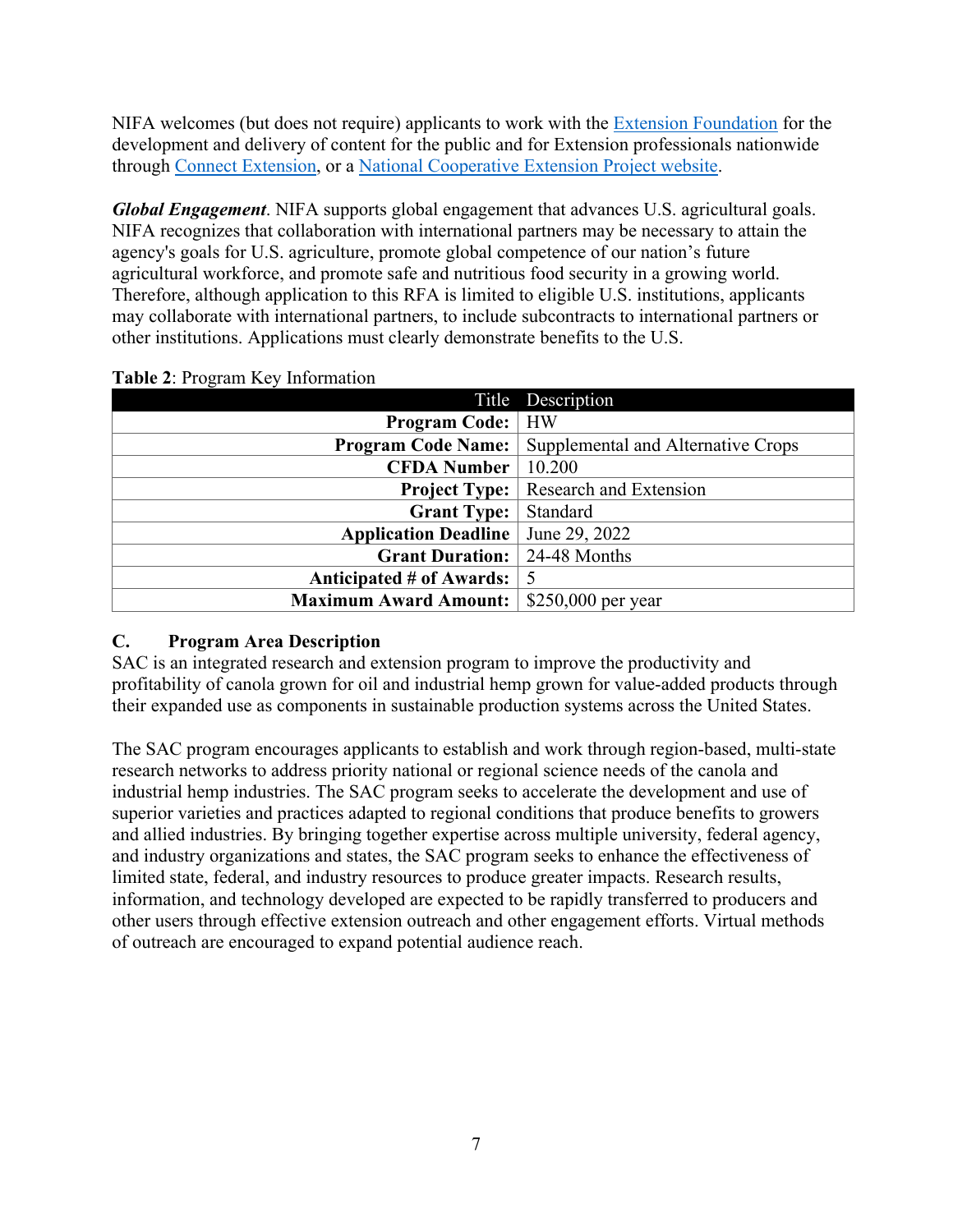NIFA is soliciting applications for the FY 2022 SAC under the following two areas:

- A. Canola:
	- 1. Testing germplasm and breeding to develop superior performing canola varieties that increase productivity, profitability, and adaptation to an expanded range of U.S. growing environments;
	- 2. Conducting fundamental and applied research and extension activities to develop innovative planting, cultivating, harvesting methods for use in production systems that include superior performing canola varieties to improve input cost efficiencies and reduce producer and other supply chain participant risks;
	- 3. Conducting fundamental and applied research and extension activities to develop canola production practices that enhance the use of canola as a pollinator friendly crop.
- B. Industrial Hemp:
	- 1. Fundamental and applied research to develop production systems for hemp grown for grain or fiber with a THC content of 0.3% or less, including cultivar evaluation and development, plant spacing and harvesting techniques.
	- 2. Economic research and extension that lead to expanded development of markets for industrial hemp grown for grain or fiber, including the current size of the markets, the potential for market increases, prices that can be expected by growers, and potential bottlenecks in the supply chain.

Proposals must include stakeholder input in priority setting, project development, and implementation, and pursue regional coordination of canola- or industrial hemp-related research and extension activities. Applicants are required to provide evidence as appropriate of interdisciplinary, multi-regional cooperation, and use the expertise and resources of land grant and other colleges and universities, Federal agencies, and private industry. Traditional ecological knowledge is an acceptable topic to pursue the objectives of this RFA.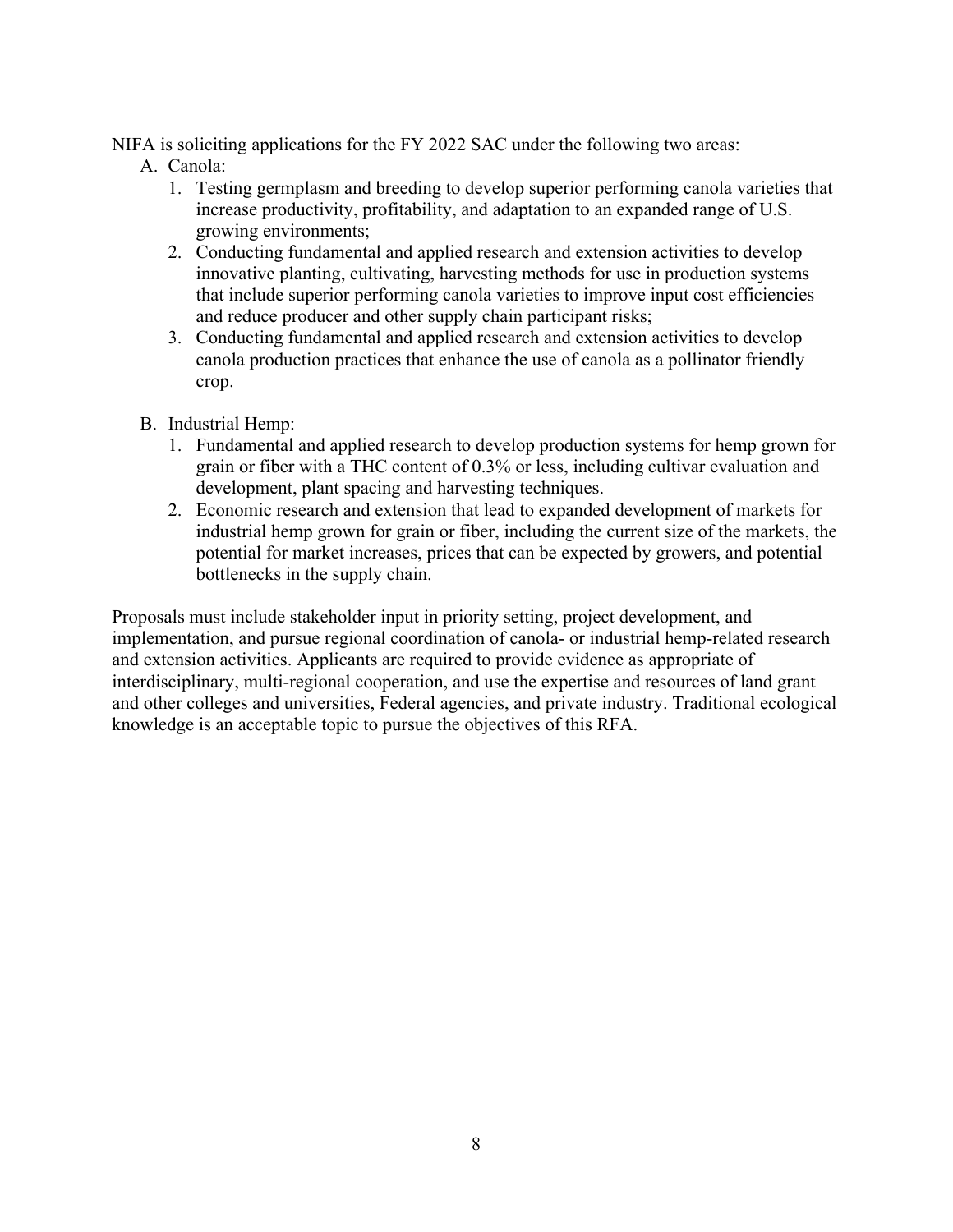# <span id="page-8-0"></span>**PART II. AWARD INFORMATION**

## <span id="page-8-1"></span>**A. Available Funding**

The anticipated amount available for SAC in FY2022 is \$938,000. USDA is not committed to fund any particular application or to make a specific number of awards.

The [Automated Standard Application for Payments,](https://www.fiscal.treasury.gov/fsservices/gov/pmt/asap/asap_home.htm) operated by the Department of Treasury, Bureau of Fiscal Service, is the designated payment system for awards resulting from this RFA.

# <span id="page-8-2"></span>**B. Application Restrictions**

NIFA will evaluate applications using the criteria described in [Part V](#page-17-0) of this RFA. Application for FY2022 is limited to the following application types:

- 1. *New application*: New applications will be evaluated using the criteria described in [Part](#page-17-0)  [V](#page-17-0) of this RFA and are subject to the due dates herein (see [Appendix III](#page-23-0) for definition).
- 2. *Resubmitted application*: Resubmitted applications must include the response to the previous review panel summary and are subject to the same criteria and due dates herein. Resubmitted applicants must enter the NIFA-assigned proposal number of the previously submitted application in the *Federal Field (Field 4)* on the application form (see [Appendix III](#page-23-0) for definition).

# <span id="page-8-3"></span>**C. Project and Grant Types**

# **The following describes the types of** *projects* **or** *grants* **that are eligible for funding**

1. Project Types

Only projects that integrate research and extension will be considered. (7 USC 3318(c)), project periods may be extended but may not exceed five yearstotal. Applicants are required to provide evidence of multi-regional cooperation and, where appropriate, use other relevant and complementary expertise and resources of land grant and other colleges and universities, other Federal agencies, and private industry.

## **For Canola, NIFA will recognize two types of projects:**

## **Regional Integrated Research and Extension Projects (RIREP):**

Established canola industry associations are found in the following three geographic regions, and therefore projects applying for these regions should lead to results that can increase acres planted and improve profitability for canola oil growers. Program preference is to fund at least one regional canola project (regions detailed below) in order to maximize impacts for canola growers in those regions when application(s) are deemed meritorious, and funding allows. Meritorious applications are determined by a peerreview panel of experts.

**North Central:** Minnesota, North Dakota, South Dakota, Eastern Montana

**Great Plains:** Colorado, Kansas, Nebraska, New Mexico, Oklahoma, Texas, Wyoming

**Pacific Northwest**: Idaho, Oregon, Washington, Western Montana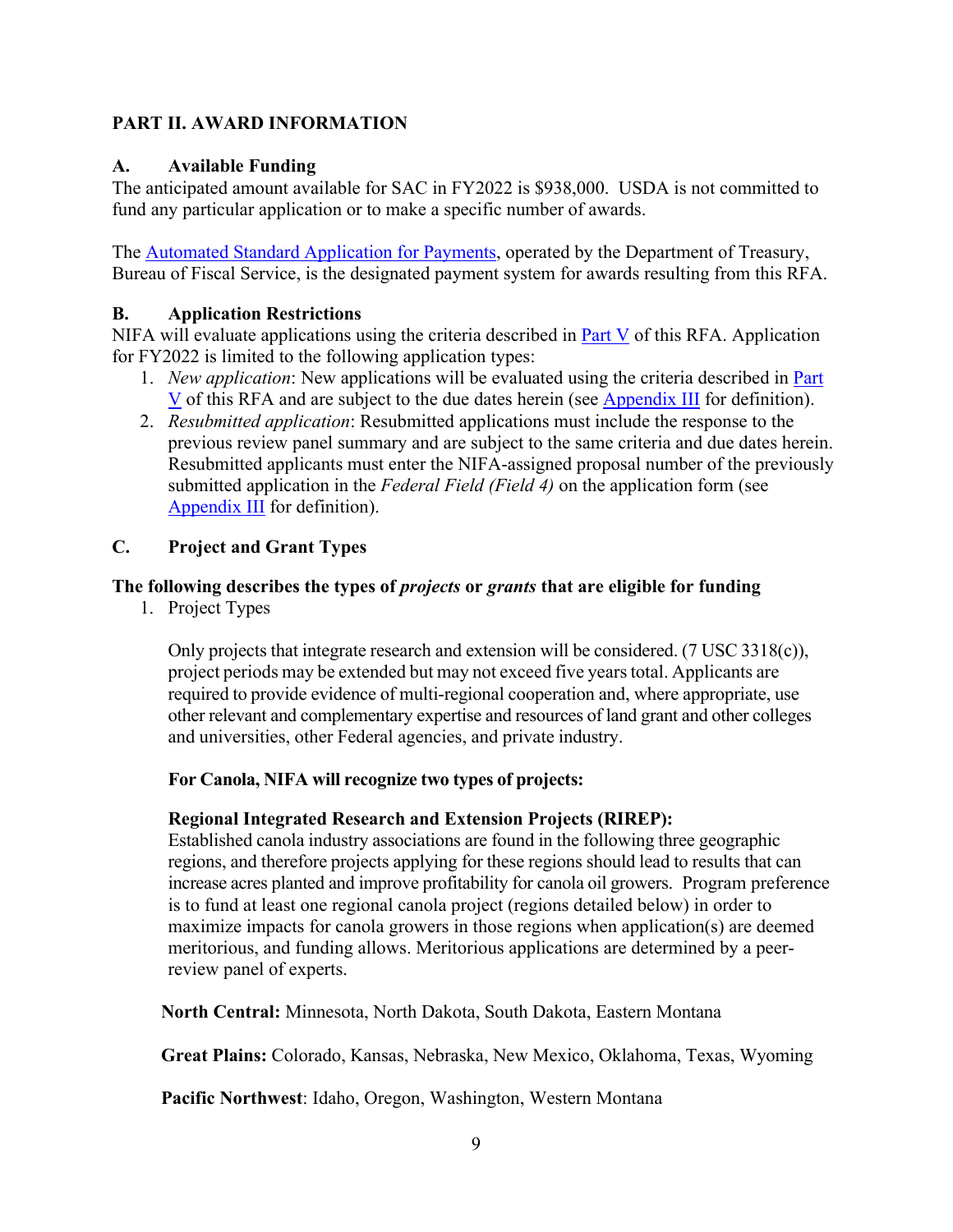Other information:

- 1. Each regional project should have at least two states participating from within the same region and
- 2.Up to 25% of the funding can go to states outside of a designated region

We encourage applicants to form partnerships throughout your region since resources are limited and only one project per region might be funded. Applicants are encouraged to engage local, state, and national canola grower organizations. These organizations can assist potential applicants in connecting with other scientists and industry representatives with similar interests.

## **Projects in Other States (POS):**

There is strong potential for canola production to expand into states other than those where canola has traditionally been grown. Projects in these states should lead to results that will help expand the range of profitable canola production.

#### **For Industrial Hemp, the regional information does not apply**

2. **Grant Types:** Standard.

#### <span id="page-9-0"></span>**D. Ethical Conduct of Funded Projects**

In accordance with sections [2, 3, and 8 of 2 CFR Part 422,](https://www.ecfr.gov/cgi-bin/text-idx?SID=3f96ab05cf1fc2d2713e5e46755e7696&mc=true&node=pt2.1.422&rgn=div5#se2.1.422_12) institutions that conduct USDAfunded extramural research must foster an atmosphere conducive to research integrity, bear primary responsibility for prevention and detection of research misconduct, and maintain and effectively communicate and train their staff regarding policies and procedures. In the event an application to NIFA results in an award, the Authorized Representative (AR) assures, through acceptance of the award that the institution will comply with the above requirements. Award recipients must, upon request, make available to NIFA the policies, procedures, and documentation to support the conduct of the training. See Responsible and Ethical Conduct of [Research](https://nifa.usda.gov/responsible-and-ethical-conduct-research) for further information.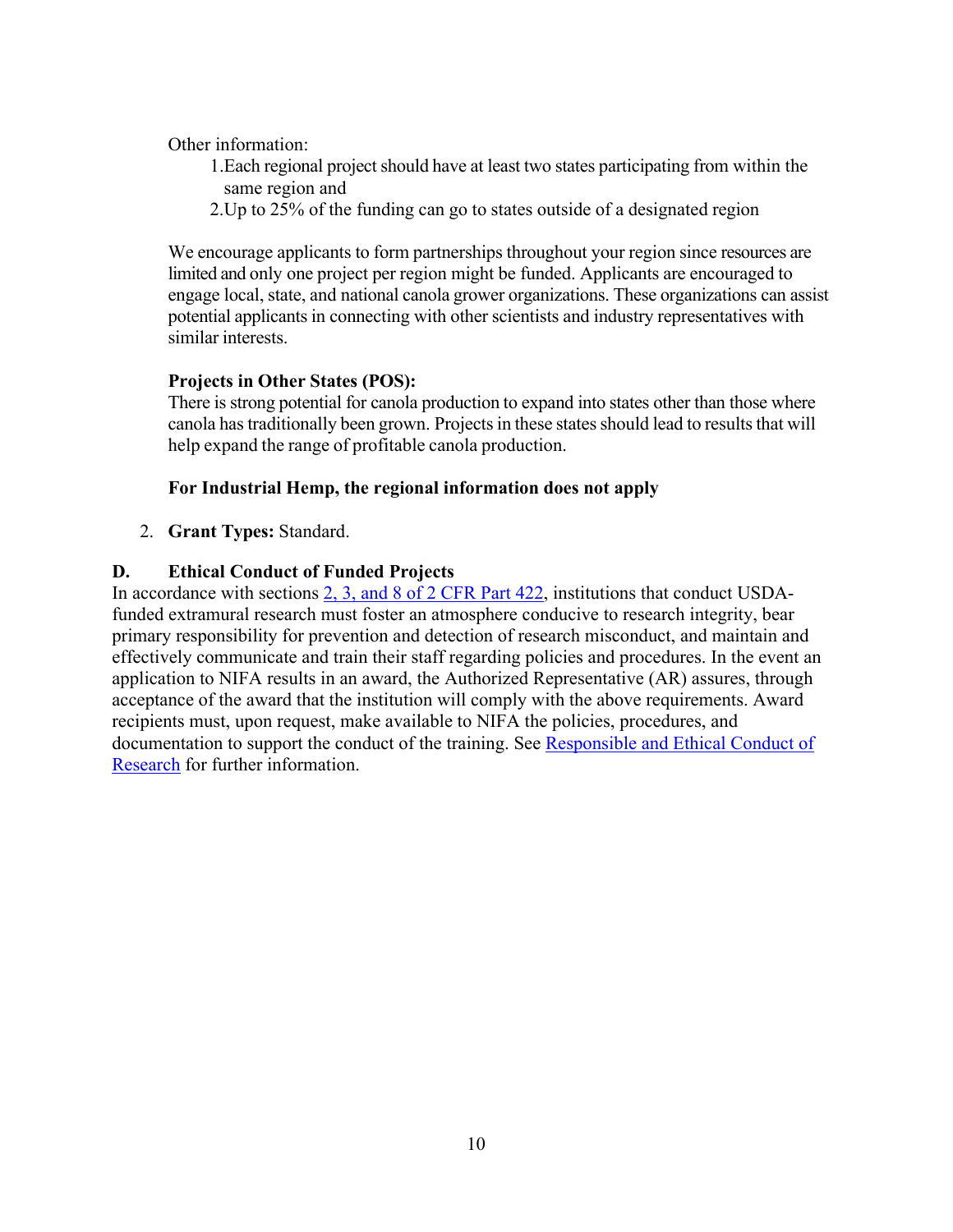# <span id="page-10-0"></span>**PART III. ELIGIBILITY INFORMATION**

## <span id="page-10-1"></span>**A. Eligibility Requirements**

Only colleges and universities (as defined in section 1404 of NARETPA, [7 U.S.C. 3103\)](https://uscode.house.gov/view.xhtml?req=(title:7%20section:3103%20edition:prelim)%20OR%20(granuleid:USC-prelim-title7-section3103)&f=treesort&edition=prelim&num=0&jumpTo=true), other Federal agencies, and private sector entities are eligible to submit applications. Award recipients may subcontract to organizations not eligible to apply provided such organizations are necessary for the conduct of the project. Applicants for SAC must meet one of the requirements listed above. Failure to meet the eligibility criteria by the application deadline may result in exclusion from review or, if reviewed, preclude NIFA from making an award. For those new to Federal financial assistance, NIFA's [Grants Overview](https://nifa.usda.gov/resource/grants-overview) provides highly recommended information about grants and other resources to help understand the Federal awards process.

*Duplicate or Multiple Submissions* – In the case of duplicate submissions, the application with the most recent time stamp will be considered for acceptance. If the application is recommended for funding, NIFA will require all other submissions for funding of the proposed project be withdrawn as Federal funding may be provided for each objective only once. For those new to Federal financial assistance, NIFA's [Grants Overview](https://gcc02.safelinks.protection.outlook.com/?url=https%3A%2F%2Fnifa.usda.gov%2Fresource%2Fgrants-overview&data=04%7C01%7C%7Cc50998433f184953952008da126f5943%7Ced5b36e701ee4ebc867ee03cfa0d4697%7C0%7C0%7C637842566685720346%7CUnknown%7CTWFpbGZsb3d8eyJWIjoiMC4wLjAwMDAiLCJQIjoiV2luMzIiLCJBTiI6Ik1haWwiLCJXVCI6Mn0%3D%7C3000&sdata=77pQai1JnLj57TmoeM7rQjUD%2BQdOtmSLEzTzcztTf50%3D&reserved=0) provides highly recommended information about grants and other resources to help understand the Federal awards process.

# <span id="page-10-2"></span>**B. Cost Sharing or Matching**

1. *No Match Required* - SAC has *NO* matching requirement. NIFA will not factor matching resources into the review process as an evaluation criterion.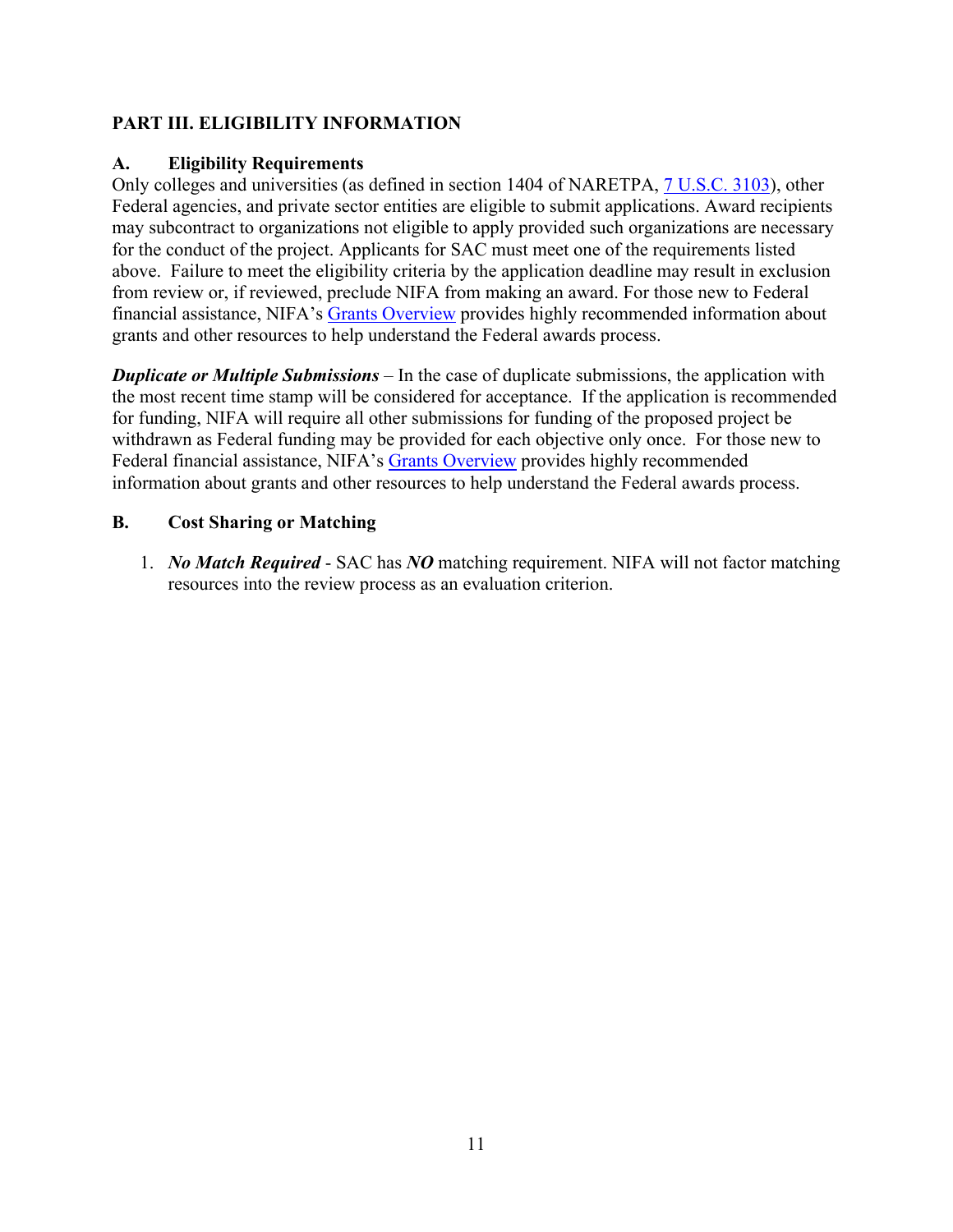# <span id="page-11-0"></span>**PART IV. APPLICATION AND SUBMISSION**

# <span id="page-11-1"></span>**A. Notice of Intent to Submit an Application**

Prospective applicants are asked to email a Notice of Intent to Submit an Application by June 7, 2022, to "sm.nifa.scri@usda.gov". This notification is not required and does not enter into the review of a subsequent application. The information it contains will be used by program staff to plan the review process. It will not be used for screening for project appropriateness or applicant eligibility, nor will feedback be offered.

This email should include the following information:

- 1. Descriptive (draft) title of proposed research
- 2. Name of the Project Director and Applicant Institution name
- 3. Names of other potential co-Project Directors and their affiliations, if applicable
- 4. Priority area(s) addressed
- 5. Subject line of email should read: SAC Intent to Submit
- 6. E-mail should be sent to [SM.NIFA.SCRI@USDA.GOV](mailto:SM.NIFA.SCRI@USDA.GOV) Notification of intent message should be succinct. Please do not include abstract, bios, or information other than what is requested.

# <span id="page-11-2"></span>**B. Method of Application**

Applicants must apply to this RFA electronically; no other method or response is accepted. The electronic application for this RFA and additional resources are available on [Grants.gov](https://www.grants.gov/) and [Grants 101.](https://www.grants.gov/web/grants/learn-grants/grants-101/pre-award-phase.html/) **Table 3** provides instructions on how to obtain an electronic application. **Part III** of the NIFA Grants [Application Guide](https://nifa.usda.gov/resource/nifa-grantsgov-application-guide) contains detailed information regarding the [Grants.gov](https://www.grants.gov/) registration process. The NIFA Grants Application Guide is contained in the specific funding opportunity package or a sample of the guide can be found [here.](https://nifa.usda.gov/resource/nifa-grantsgov-application-guide) When applying for a NIFA award, it is important to reference the version of the guide that is included in the specific funding opportunity application package.

| <b>Steps</b>              | Action                                                                                                             |
|---------------------------|--------------------------------------------------------------------------------------------------------------------|
| <b>Step One: Register</b> | New Users to Grants.gov must register early with Grants.gov prior to<br>submitting an application (Register Here). |
| <b>Step Two:</b>          | Download and Install Adobe Reader (see Adobe Software Compatibility                                                |
| <b>Download Adobe</b>     | for basic system requirements).                                                                                    |
| <b>Step Three: Find</b>   | Using this funding opportunity number USDA-NIFA-OP-009141, search                                                  |
| <b>Application</b>        | for application here: Opportunity Package.                                                                         |
| <b>Step Four: Assess</b>  | Contact an AR prior to starting an application to assess the organization's                                        |
| <b>Readiness</b>          | readiness to submit an electronic application.                                                                     |

| Table 3. Steps to Obtain Application Materials |
|------------------------------------------------|
|------------------------------------------------|

## <span id="page-11-3"></span>**Table 4:** Help and Resources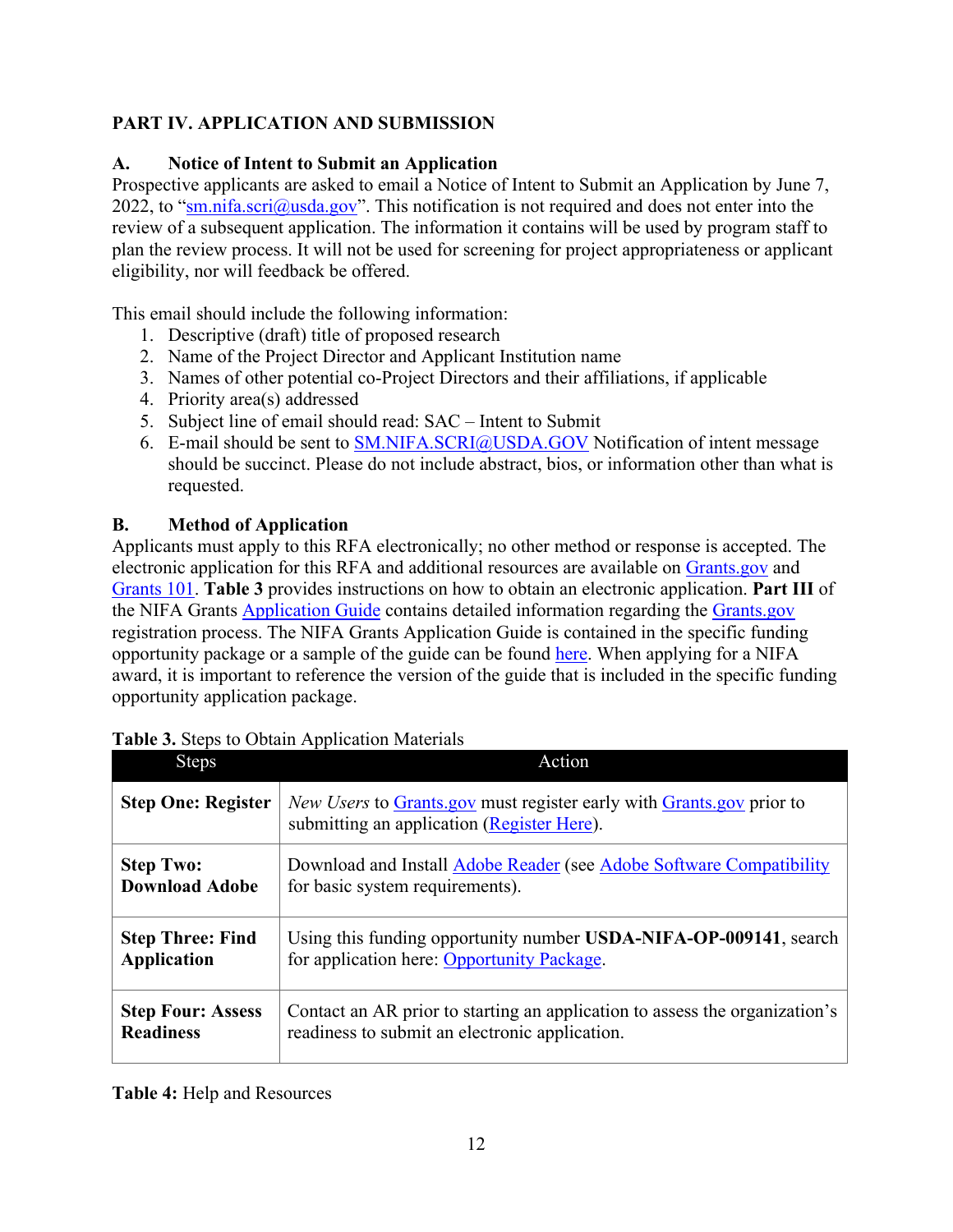| <b>Grants.gov Support</b>                               | <b>NIFA</b> Support                                      |
|---------------------------------------------------------|----------------------------------------------------------|
| <b>Grants.gov Online Support</b>                        | Email: grantapplication questions $@$ usda.gov           |
| Telephone support: 800-518-4726 Toll-                   |                                                          |
| Free or 606-545-5035                                    | Key Information: Business hours: Monday thru             |
| Email support: $\frac{\text{support}(a)}{\text{grams}}$ | Friday, 7a.m. – 5p.m. ET, except <u>federal holidays</u> |
| Self-service customer-based support:                    |                                                          |
| Grants.gov                                              |                                                          |
| $i$ Portalgrantapplication questions $\omega$ usda.gov  |                                                          |
| Key Information: Customer service                       |                                                          |
| business Hours 24/7, except federal                     |                                                          |
| holidays.                                               |                                                          |

# <span id="page-12-0"></span>**C. Content and Form of the Application**

The application guide is part of the corresponding application package for this RFA. The RFA overrides the application guide if there is a discrepancy between the two documents. NIFA will accept subsequent submissions to an application until the application deadline. However, applicants that do not meet the application requirements, to include partial applications, risk being excluded from NIFA's review. NIFA will assign a proposal number to all applications that meet the requirements of this RFA. Applicants must refer to the proposal number when corresponding with NIFA. **Table 5** outlines other key instructions for applicants.

## <span id="page-12-1"></span>**Table 5:** Key Application Instructions

| Instruction                                                                                                                                                 | References<br>(All references are to the Application<br>Guide) |
|-------------------------------------------------------------------------------------------------------------------------------------------------------------|----------------------------------------------------------------|
| Attachments must be in a portable document<br>format (PDF) format.                                                                                          | Part IV                                                        |
| Check the manifest of submitted files to verify<br>attachments are in the correct format.                                                                   | Part IV                                                        |
| Conduct an administrative review of the<br>application before submission.                                                                                   | Part IV                                                        |
| Follow the submission instructions.                                                                                                                         | Part V                                                         |
| Provide an accurate email address, where<br>designated, on the SF-424 R&R.                                                                                  | Part V                                                         |
| Contact the Grants.gov helpdesk for technical<br>support and keep a record of the<br>correspondence.                                                        | N/A                                                            |
| Contact NIFA if applicant does not received<br>correspondence from NIFA regarding an<br>application within 10 business days of the<br>application deadline. | N/A                                                            |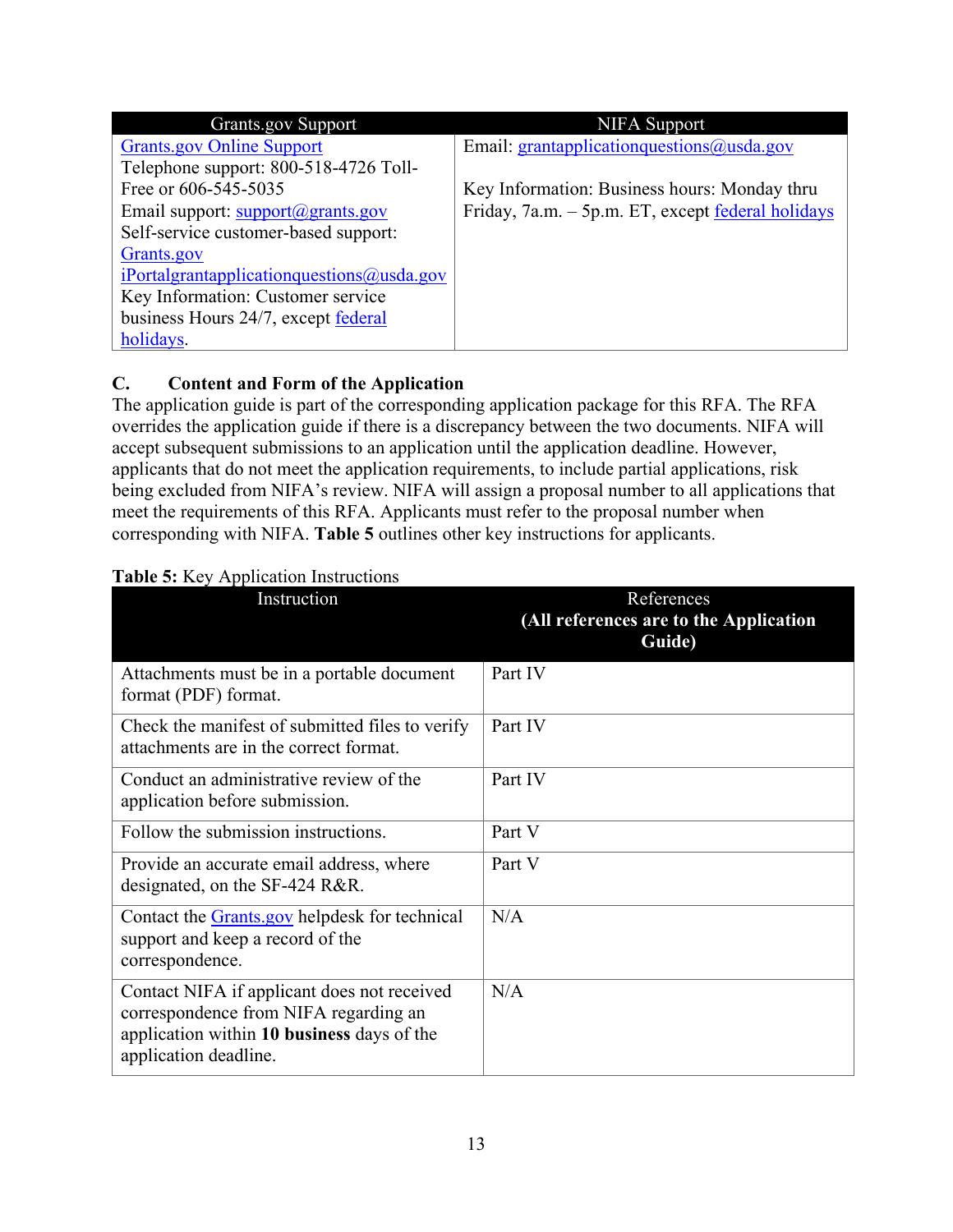**SF 424 R&R Cover Sheet.** See **Part V** of the **Application Guide** for the required certifications and assurances.

# *SF 424 R&R Project/Performance Site Location(s)*. See **Part V** of the **Application Guide**.

## *R&R Other Project Information Form*. See **Part V** of the **Application Guide**.

- 1. Field 7. Project Summary (PS)/Abstract. The PS must show how the project goals align with the project goals of SAC. See **Part V** of the Application Guide for instructions and suggested templates.
- 2. Field 8. Project Narrative (PN). The PN must not exceed 22 *1.5 spaced* pages of written text and up to 4 *1.5 spaced* additional pages for figures and tables (the font size for tables should be no smaller than 11 points, Times New Roman). The page limits outlined here ensure fair and equitable competition. Appendices to the PN are allowed if they are directly germane to the proposed project. Do not add appendices to circumvent the page limit. The PN must include all the following:
	- a. Introduction. Identify the program area to which you are applying. Define the states working on the project. Clearly state the high priority need of the canola or industrial hemp industry, who will benefit and how they will benefit, and the specific goals of the proposed research. Summarize the body of knowledge or other past activities related to your proposed research, citing the work of key project personnel or others that is relevant to the project. Preliminary data or information pertinent to the proposed research should be included in this section. Describe the qualifications of key personnel, adequacy of facilities, and the project management capability of the applicant institution.
	- b. Rational and significance. Concisely present the rationale behind the proposed research as it relates to the goals of this RFA as well as the specific research area to be addressed.

This section should:

- i. Address the priority-setting process and the method of engaging stakeholder involvement in problem identification, planning, implementation of research, evaluation, and utilization of results.
- ii. Describe any coordination of the research in national or regional efforts, and how this research complements other work conducted by land grant and other universities, Federal agencies, and industry.
- iii. Discuss novel ideas or contributions that the proposed project offers.
- c. Objectives. State the project objectives to meet the RFA goals.
- d. Approach. Describe how each stated objective will be addressed. Include:
	- i. Methods to be used in carrying out the research and extension components.
- ii. Means by which results will be analyzed, assessed, and interpreted.
- iii. A detailed description of how you will communicate your findings and transfer technologies to intended users (Information Dissemination Plan).
- iv. A clear description of each team members' role and responsibility to the project.
- v. For the entire project, a timeline that outlines all-important phases as a year-byyear function of time, including periods beyond the grant funding period.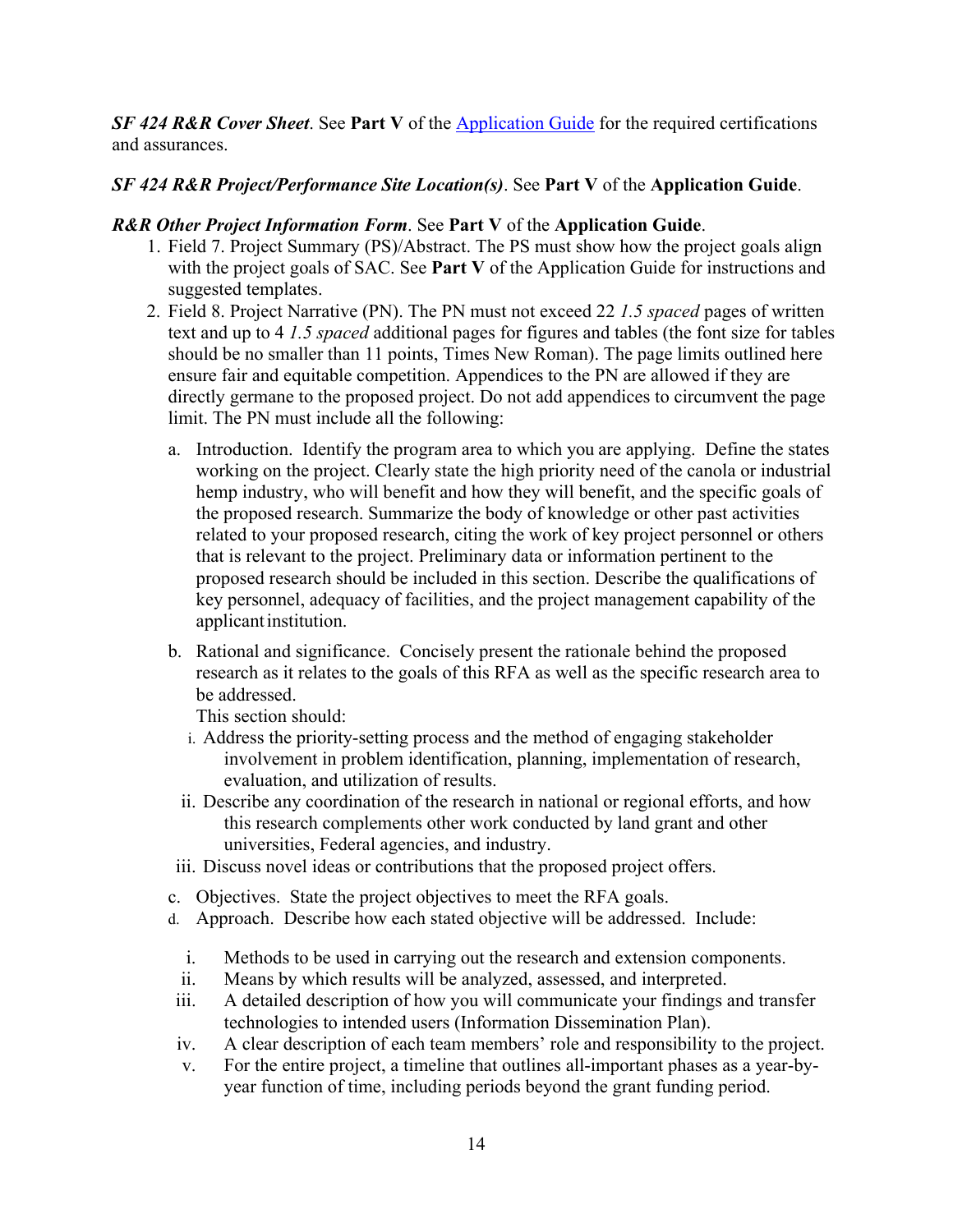- vi. Expected outcomes and benefits. Projects must include a clear description of the expected accomplishments and how research's progress and benefits (outputs and outcomes) will be tracked and measured. This section can include:
	- 1. Anticipated specific uses for your results or products.
	- 2. Specific changes in knowledge about canola or industrial hemp crops and their performance that will directly result from your research.
	- 3. Performance measures such as number of new canola acres planted, increased seed sales, relative changes in land use, enhanced sustainability of production systems, or change in market share.
	- 4. Estimated increases in profit or risk reductions from growing canola or industrial hemp, or other quantitative measures of impact.
	- 5. The potential long-term benefits of utilizing the new technology based on current knowledge and practice, and the estimated impact on the canola or industrial hemp industry and American agriculture.
- vii. Global engagement.
- viii. Project timeline.
	- ix. Cooperation and institutional involvement.
- e. Data management plan (DMP);
- f. Logic model;
- g. Summary of previous work.
- h. Response to previous review: The response to previous review must not exceed 10 *1.5 spaced* pages. This does not count towards the page limit for the PN.
- 3. Field 12, Add Other Attachments. See **Part V** of the Application Guide.

*R&R Senior/Key Person Profile (Expanded)*. See **Part V** of the **[Application Guide](https://nifa.usda.gov/resource/nifa-grantsgov-application-guide)** for profile requirements, details about the biographical sketch, and suggested support templates.

*R&R Personal Data*. This information is voluntary and is not a precondition of award (see **Part V** of the **Application Guide**).

## *R&R Budget*. See **Part V** of the **Application Guide**.

- 1. Match If an applicant concludes that the matching requirements described under [Part III](#page-10-2)  [§ B](#page-10-2) of this RFA is not applicable to them; the applicant must include an explanation of their conclusion in the *budget justification*. NIFA will consider this justification when determining final matching requirements or if required matching can be waived. NIFA retains the right to make final determinations regarding matching requirements. Grants that require matching funds as specified under **Part III**  $\S$  **B** of this RFA must list in their *budget justification* the matching sources, the identification of the entity(ies) providing the match, and the total pledged amount. A written verification of commitments of matching support (a pledge agreement) is not required. However, applicants are subject to the documentation, valuing and reporting requirements, as specified in [2 CFR Part 200, "Uniform Administrative Requirements, Cost Principles,](https://www.ecfr.gov/cgi-bin/text-idx?SID=39448527cdd5ebd0a063b91b8b44f0f5&mc=true&node=pt2.1.200&rgn=div5)  [and Audit Requirements for Federal Awards \(the Uniform Guidance\),](https://www.ecfr.gov/cgi-bin/text-idx?SID=39448527cdd5ebd0a063b91b8b44f0f5&mc=true&node=pt2.1.200&rgn=div5)" and [7 CFR 3430,](https://www.ecfr.gov/cgi-bin/text-idx?SID=1a74011311d649ff6313ca273791b131&mc=true&node=pt7.15.3430&rgn=div5)  ["Competitive and Noncompetitive Non-Formula Federal Assistance Programs – General](https://www.ecfr.gov/cgi-bin/text-idx?SID=1a74011311d649ff6313ca273791b131&mc=true&node=pt7.15.3430&rgn=div5)  [Award Administrative Provisions.](https://www.ecfr.gov/cgi-bin/text-idx?SID=1a74011311d649ff6313ca273791b131&mc=true&node=pt7.15.3430&rgn=div5)"
- 2. Indirect costs (IDC) See Part IV  $\S$  C of this RFA for funding restrictions regarding indirect cost, and Part V of the Application Guide for additional information.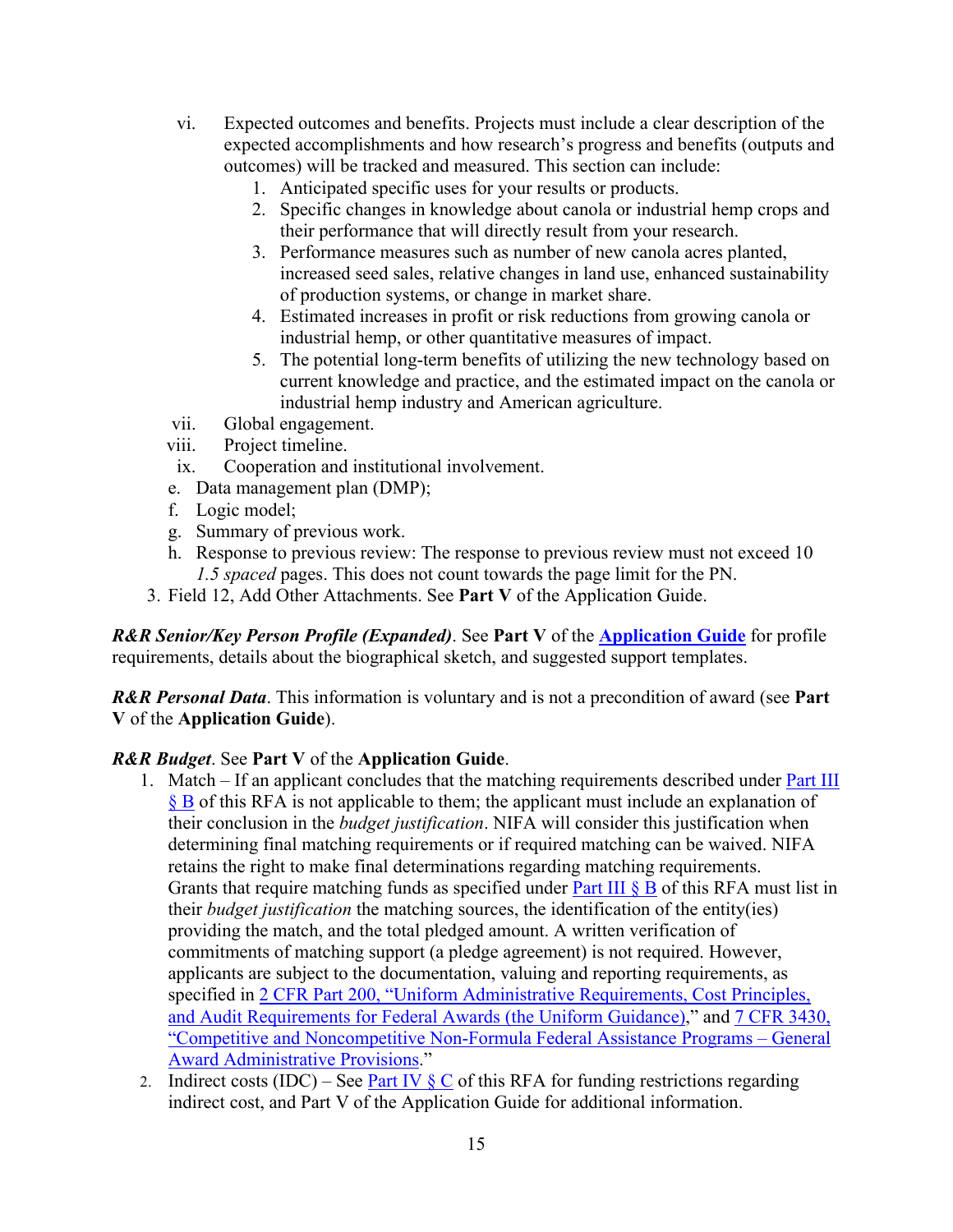*Data Management Plan*. A DMP is required for this program. Applicants should clearly articulate how the project director (PD) and co-PDs plan to manage and disseminate the data generated by the project. The DMP will be considered during the merit review process (see [Part V § B](#page-17-2) of this RFA, [NIFA's Data Management Plan\)](https://nifa.usda.gov/resource/data-management-plan-nifa-funded-research-projects). If you need help in preparing a data management plan or have questions about what constitutes a data management plan for this role (including questions about data privacy, etc.), please contact the NIFA program contacts listed at the end of this RFA.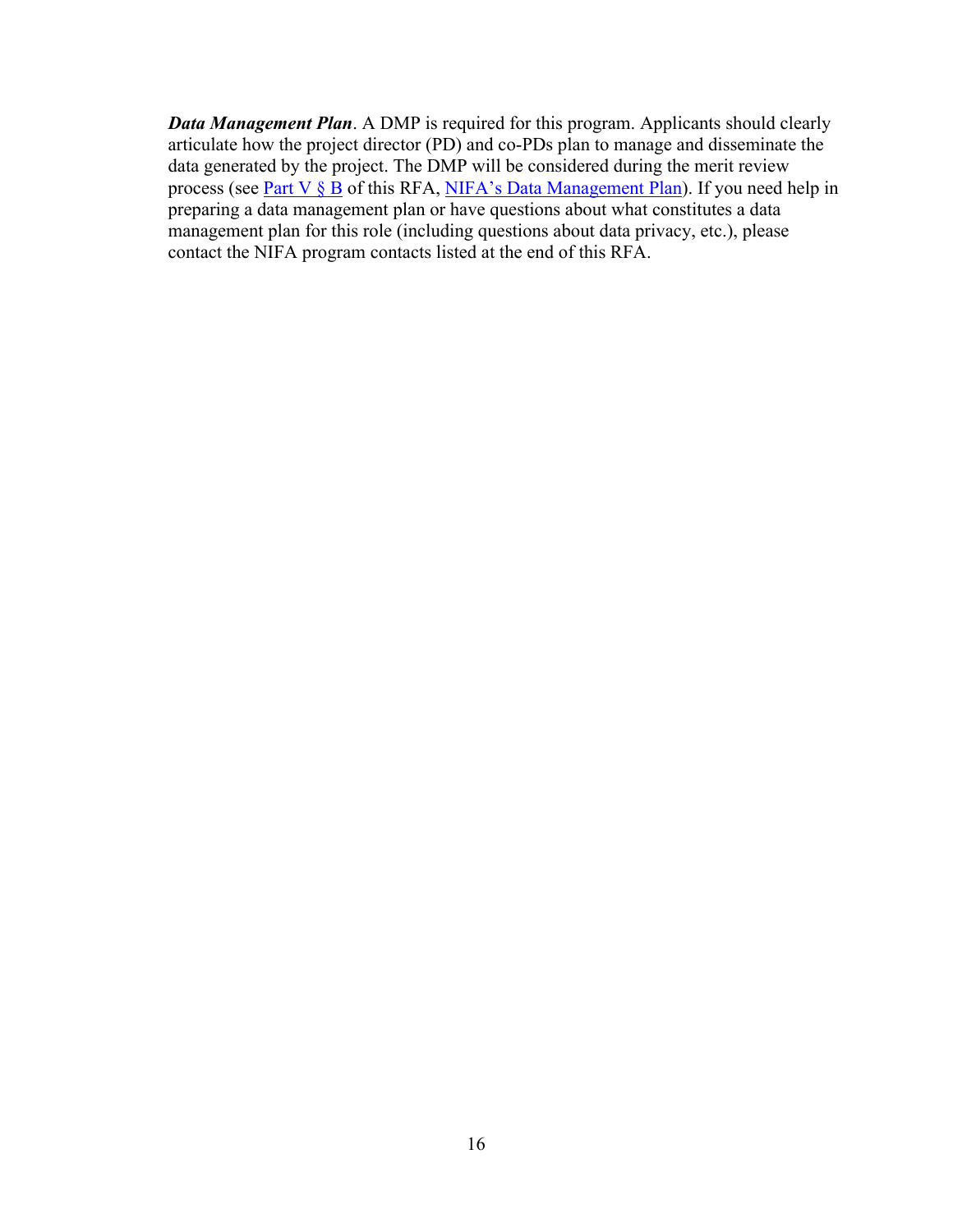# *Supplemental Information Form*. See **Part V** of the **Application Guide**.

- 1. Field 2. Program to which the applicant is applying. Enter the program name "Supplemental and Alternative Crops" and the program code "HW". Accurate entry is critical.
- 2. Field 8. Conflict of Interest List. See **Part V** of the Application Guide.

*Representations Regarding Felony Conviction and Tax Delinquent Status for Corporate Applicants*. This is required for corporate applicants. See **Part VI § 2** of the **Application Guide** for a description of the term, "corporation."

# <span id="page-16-0"></span>**D. Funding Restrictions**

*Indirect Cost (IDC) not to exceed 30 percent of Total Federal Funds Awarded (TFFA) of the recipient*. Section 1462(a) and (c) of the National Agricultural Research, Extension, and [Teaching Policy Act of 1977 \(NARETPA\)](https://nifa.usda.gov/sites/default/files/resource/nar77.pdf) limits IDC for the overall award to 30 percent of Total Federal Funds Awarded (TFFA) under a research, education, or extension grant. The maximum IDC rate allowed under the award is determined by calculating the amount of IDC using:

- 1. the sum of an institution's negotiated indirect cost rate and the indirect cost rate charged by sub-awardees, if any; or
- 2. 30 percent of TFFA.

The maximum allowable IDC rate under the award, including the IDC charged by the subawardee(s), if any, is the lesser of the two rates.

If the result of number one is the lesser of the two rates, the grant recipient is allowed to charge the negotiated IDC rate on the prime award and the sub-award(s), if any. Any sub-awards would be subject to the sub-awardee's negotiated IDC rate. The sub-awardee may charge its negotiated IDC rate on its portion of the award, provided the sum of the IDC rate charged under the award by the prime awardee and the sub-awardee(s) does not exceed 30 percent of the TFFA.

If the result of number two is the lesser of the two rates, then the maximum IDC rate allowed for the overall award, including any sub-award(s), is limited to 30 percent of the TFFA. That is, the IDC of the prime awardee plus the sum of the IDC charged by the sub-awardee(s), if any, may not exceed 30 percent of the TFFA.

In the event of an award, the prime awardee is responsible for ensuring the maximum indirect cost allowed for the award is not exceeded when combining IDC for the Federal portion (i.e., prime and sub-awardee(s)) and any applicable cost-sharing (see [7 CFR 3430.52\(b\)\)](https://www.ecfr.gov/cgi-bin/text-idx?SID=a9b07f3b96328c9f57365947eaab4a9f&mc=true&node=pt7.15.3430&rgn=div5#se7.15.3430_152). Amounts exceeding the maximum allowable IDC are considered unallowable. See sections [408](https://www.ecfr.gov/cgi-bin/text-idx?SID=99b0d2f1cf782a71783f992ece47bb5a&mc=true&node=pt2.1.200&rgn=div5#se2.1.200_1408) and [410](https://www.ecfr.gov/cgi-bin/text-idx?SID=99b0d2f1cf782a71783f992ece47bb5a&mc=true&node=pt2.1.200&rgn=div5#se2.1.200_1410) of [2 CFR 200.](https://www.ecfr.gov/cgi-bin/text-idx?SID=99b0d2f1cf782a71783f992ece47bb5a&mc=true&node=pt2.1.200&rgn=div5) 

Successful applicants must not use grant funds awarded under the authority of this RFA to renovate or refurbish research, education, or extension space; purchase or install fixed equipment in such space; or to plan, repair, rehabilitate, acquire, or construct buildings or facilities.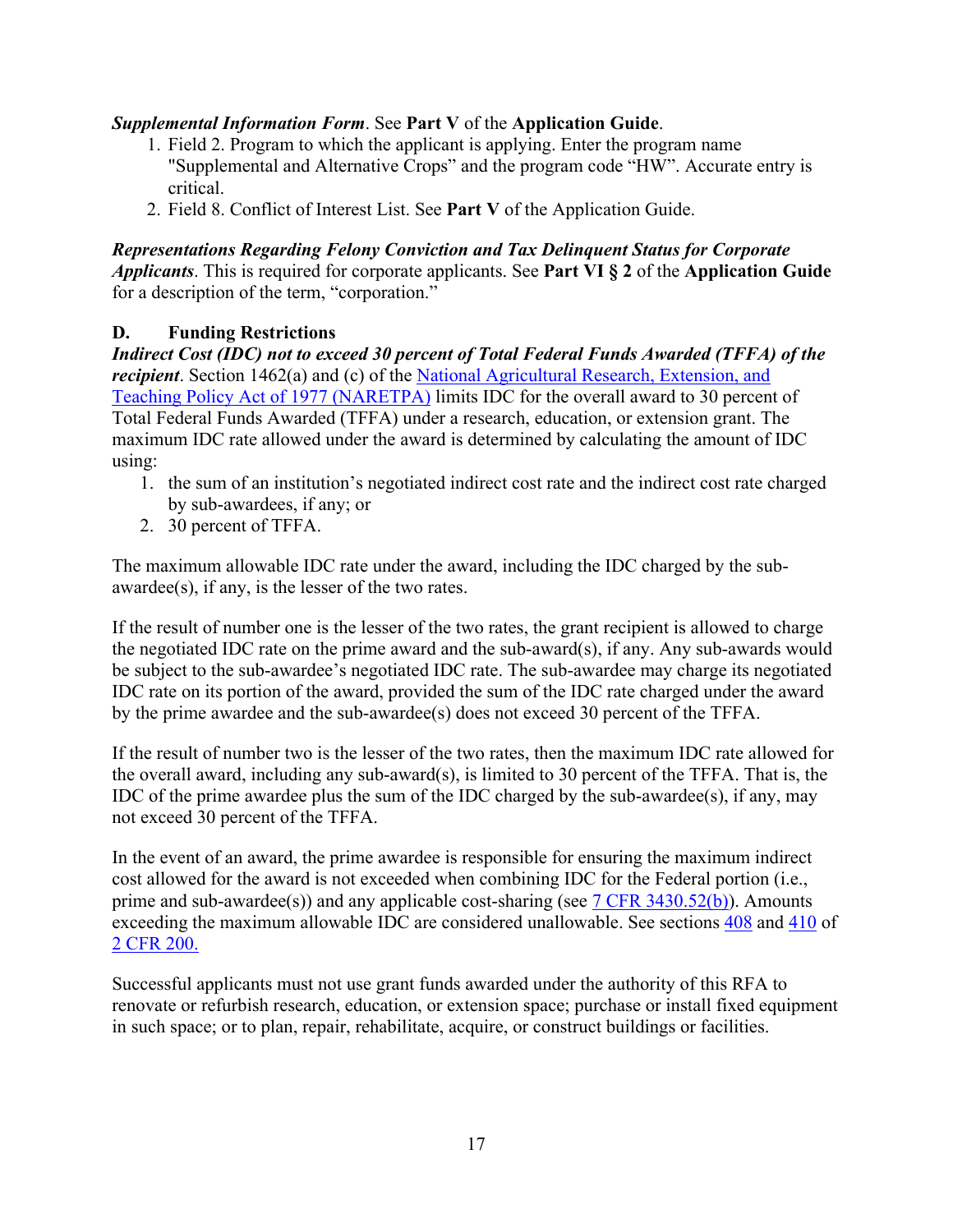# <span id="page-17-0"></span>**PART V. APPLICATION REVIEW REQUIREMENTS**

# <span id="page-17-1"></span>**A. NIFA's Evaluation Process**

NIFA evaluates each application in a two-part process. First, we screen each application to ensure that it meets the administrative requirements set forth in this RFA. All administrative requirements must be met in order for the application to proceed to the next level of review. Second, a scientific peer-review process will be used to technically evaluate applications that have met the administrative requirements using a review panel **(**see [NIFA Peer Review](https://nifa.usda.gov/sites/default/files/resource/NIFA-Peer-Review-Process-for-Competitive-Grant-Applications_0.pdf)  [Process\)](https://nifa.usda.gov/sites/default/files/resource/NIFA-Peer-Review-Process-for-Competitive-Grant-Applications_0.pdf).

# **Scientific Peer Review Process:**

NIFA selects reviewers for the review panel based upon their training and experience in relevant scientific, extension, or education fields, taking into account the following factors:

- 1. the level of relevant formal scientific, technical education, or extension experience of the individual, as well as the extent to which an individual is engaged in relevant research, education, or extension activities.
- 2. the need to include experts from various areas of specialization within relevant scientific, education, or extension fields.
- 3. the need to include other experts (e.g., producers, range or forest managers/operators, researchers, public health practitioners, educators, consumers, and commercial reviews) who can assess relevance of the applications to targeted audiences and to program needs.
- 4. the need to include experts from a variety of organizational types (e.g., colleges, universities, industry, state and Federal agencies, and private profit and non-profit organizations) and geographic locations.
- 5. the need to maintain a balanced composition with regard to minority and female representation and an equitable age distribution; and
- 6. the need to include reviewers who can judge the effective usefulness of each application to producers and the general public.

After each peer review panel has completed its deliberations, the responsible program staff of NIFA will recommend that your project is either approved for support from currently available funds or declined due to insufficient funds or unfavorable review.

NIFA reserves the right to negotiate with the PD/PI and/or the submitting organization or institution regarding project revisions (e.g., reductions in the scope of work, funding level, period, or method of support) prior to recommending any project for funding.

After the review process has been completed, NIFA sends copies of reviews, *not* including the identity of reviewers, and a summary (if applicable) of the review panel comments to the PD.

*Conflicts of interest*. NIFA takes extreme care to prevent any actual or perceived conflicts of interest that may influence the review or evaluation (see [NIFA Peer Review Process for](https://nifa.usda.gov/resource/nifa-peer-review-process-competitive-grant-applications)  [Competitive Grant Applications\)](https://nifa.usda.gov/resource/nifa-peer-review-process-competitive-grant-applications).

# <span id="page-17-2"></span>**B. Evaluation Criteria**

NIFA will use the following criteria to evaluate this RFA:

1. Design (60%). Each of the following components will be considered: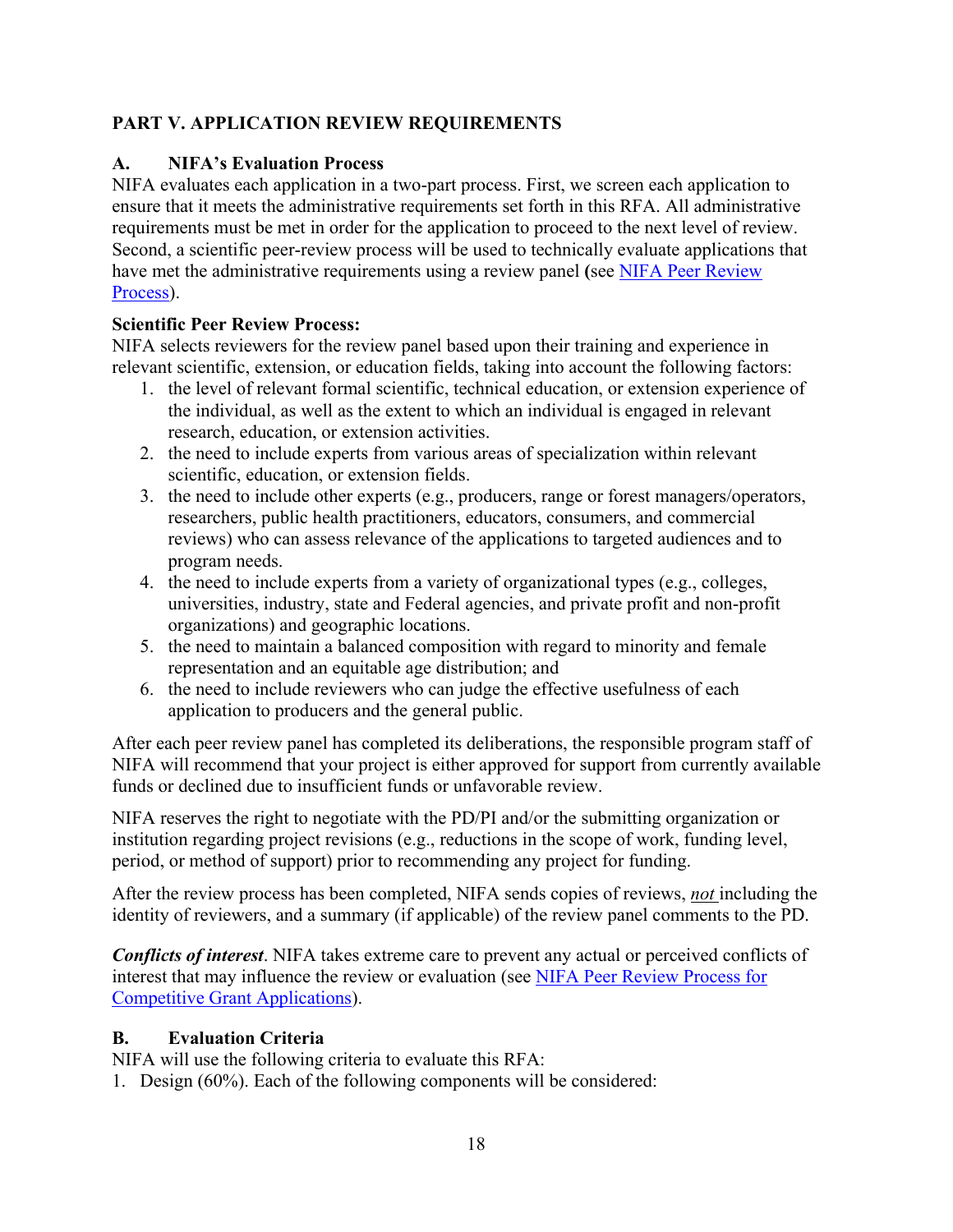- a. The application's methodologies and analytical approaches are appropriate to project objectives, have high scientific merit, and effectively integrate the research and extension activities. (25%)
- b. The application demonstrates a "whole systems approach"; that is a compelling understanding of the problem(s) it will address, the regional production system as a whole, and how the proposed solution(s) will contribute to both. (10%)
- c. Project is well planned and potentially attainable within project time, scope, and budget. (10%)
- d. Awareness of previous or alternative approaches are identified and explained when necessary. Even if a single component is the focus of the project, the proposal must provide a thorough analysis of the broader systems context for why that component is critical. (5%)
- e. Project feasibility or likelihood it will help maintain and expand the use of canola grown in the U.S. and advance the science. (10%)
- 2. Outreach plan (20%). Application includes a detailed extension engagement and outreach plan and schedule for how: 1) team interacts with interested communities (e.g., farmers) to understand need, and 2) new genetic materials, information, knowledge, or other technology will be delivered to those served by the project. A description of how extension outreach impacts will be measured and reported is also included.
- 3. A regional, interdisciplinary, and industry-engaged approach (5%). The application documents the necessary collective expertise in biological sciences, physical sciences, engineering, socio-economic sciences, extension, and program evaluation, as well as participation from principal stakeholders and partners. Qualifications of project personnel are clearly demonstrated. How these experts collaborate to reach project goals, increasing the sustainability, productivity, and profitability of the canola industry, are well described.
- 4. RFA alignment (5%). Application clearly states which RFA research area(s) will be addressed, and the specified objectives are relevant to RFA purpose and priorities.
- 5. Appropriateness of budget (5%). Budget allocations reflect the personnel and tasks associated with the activities needed to accomplish the objectives. The budget plan describes how this program's funding complements other funding sources including Federal capacity and competitive funds, and state, industry, and other kinds of support.
- 6. Suitability and feasibility of Data Management Plan (5%)

# <span id="page-18-0"></span>**C. Organizational Management Information**

Applicants must submit specific management information relating to an applicant prior to an award and update the information as needed. Applicants may only have to update their information if they had previously provided the information under this or another NIFA program. NIFA provides the requisite forms during the pre-award process. Although an applicant may be eligible for award under this program, there are factors that may exclude an applicant from receiving federal financial and nonfinancial assistance and benefits under this program (e.g., debarment or suspension of an individual, or a determination that an applicant is not responsible).

# <span id="page-18-1"></span>**D. Application Disposition**

Applicants may withdraw at any time before NIFA makes a final funding decision. NIFA will retain all applications, including withdrawn applications and unfunded applications.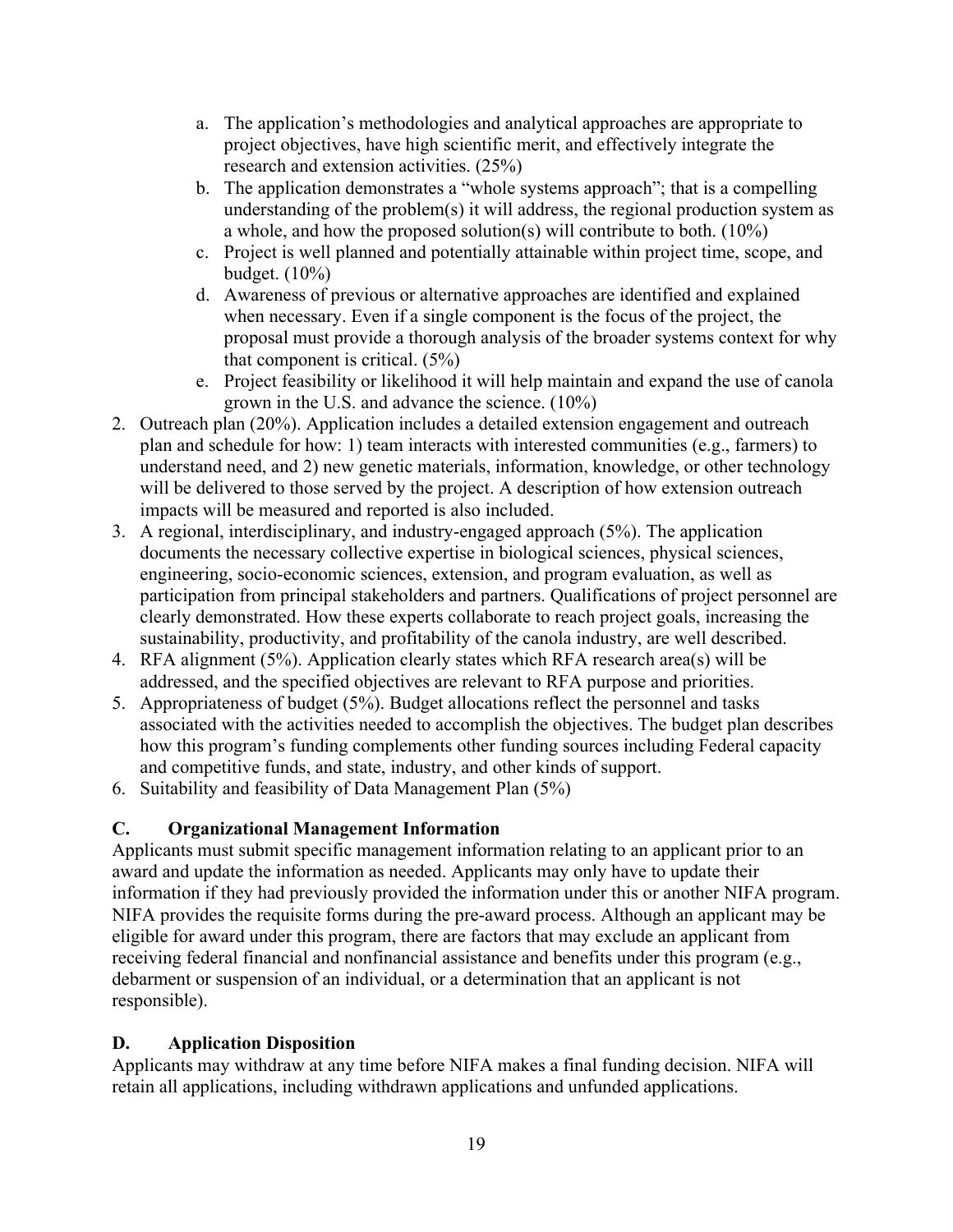# <span id="page-19-0"></span>**PART VI. AWARD ADMINISTRATION**

# <span id="page-19-1"></span>**A. General**

Within the limit of funds authorized, the NIFA awarding official will make grants to responsible and eligible applicants whose applications are judged most meritorious under the procedures set forth in this RFA. The date specified by the NIFA awarding official as the effective date of the grant must be no later than September 30 of the federal fiscal year in which the project is approved for support and funds are appropriated for such purpose, unless otherwise permitted by law. The project need not be initiated on the grant effective date, but as soon thereafter as practical so that project goals may be attained within the funded project period. All funds granted by NIFA under this RFA may be used only for the purpose for which they are granted in accordance with the approved application and budget, regulations, terms and conditions of the award, applicable federal cost principles, USDA assistance regulations, and [NIFA General](https://www.ecfr.gov/cgi-bin/text-idx?SID=1a74011311d649ff6313ca273791b131&mc=true&node=pt7.15.3430&rgn=div5)  [Awards Administration Provisions, 7 CFR Part 3430, subparts A through E.](https://www.ecfr.gov/cgi-bin/text-idx?SID=1a74011311d649ff6313ca273791b131&mc=true&node=pt7.15.3430&rgn=div5)

*Award Notice*. The award document will provide pertinent instructions and information as described in [2 CFR 200.211](https://www.ecfr.gov/cgi-bin/retrieveECFR?gp=&SID=c44a1f8f16917d78ba5ba676eac5fdc3&mc=true&r=SECTION&n=se2.1.200_1211) (see [NIFA's Terms and Conditions\)](https://nifa.usda.gov/terms-and-conditions).

## <span id="page-19-2"></span>**B. Administrative and National Policy Requirements**

Several federal statutes and regulations apply to grant applications and the projects outlined in this RFA (some are listed here: [Federal Regulations\)](https://nifa.usda.gov/federal-regulations). Unless specifically noted by statue or award-specific requirements, [NIFA Policy Guide](https://nifa.usda.gov/policy-guide) applies to all NIFA awards.

## <span id="page-19-3"></span>**C. Expected Program Outputs and Reporting Requirements**

Include this subpart if the program has specific award terms. Highlight any special reporting requirements that differ from the norm (e.g., by report type, frequency, form/format, or circumstances for use). The NIFA Director of Information Policy, Planning, and Training must approve all special requirements. When forwarding applications for award, Program must alert NIFA's Award Management Division (AMD) via the "Competitive or non-competitive proposal recommendation sheet" that the special reporting requirements need to be included as part of the provisions of award.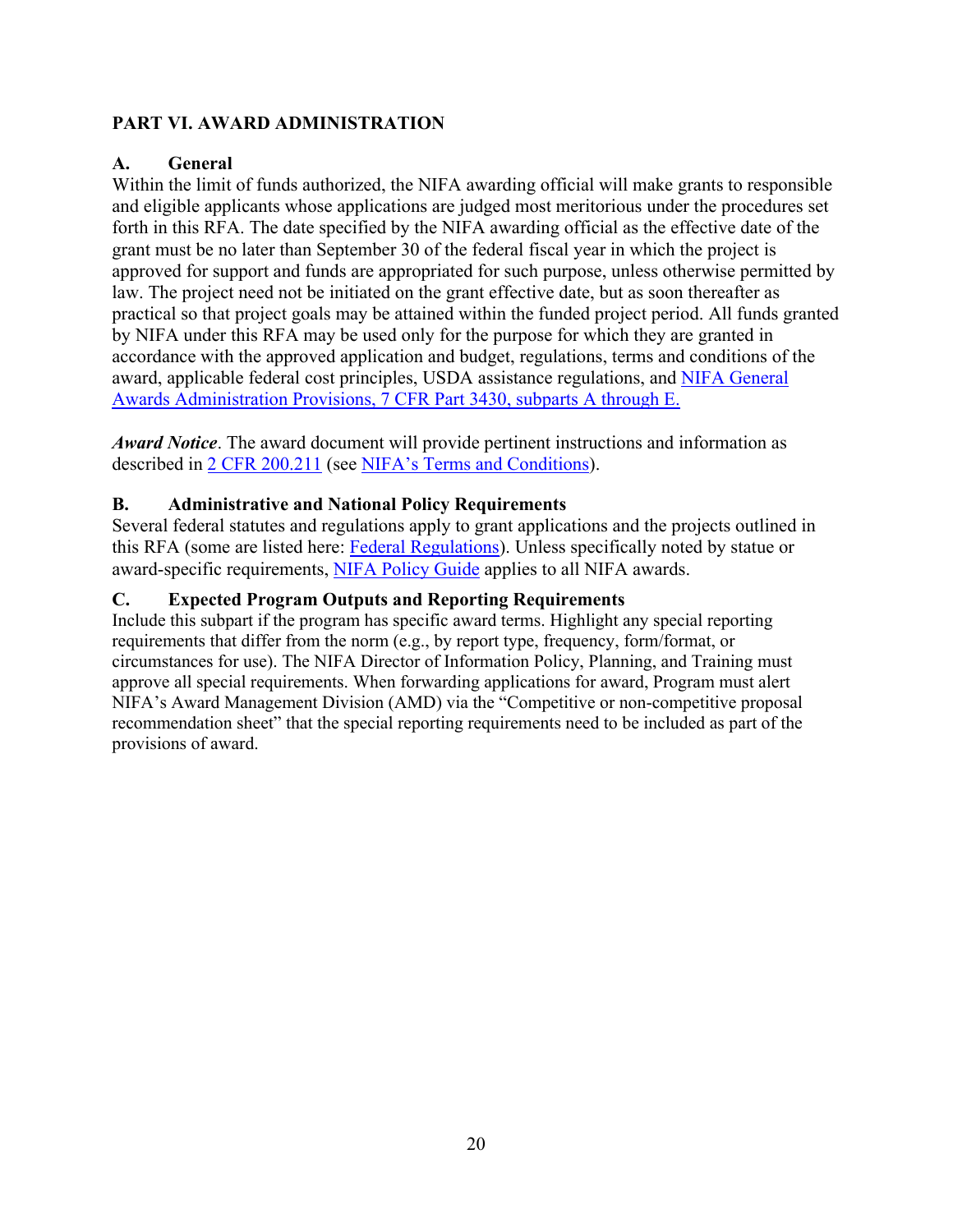# <span id="page-20-0"></span>**PART VII. OTHER INFORMATION**

# <span id="page-20-1"></span>**A. Use of Funds and Changes in Budget**

*Delegation of fiscal responsibility.* Unless the terms and conditions of the award state otherwise, awardees may not in whole or in part delegate or transfer to another person, institution, or organization the responsibility for use or expenditure of award funds.

*Changes in Budget or Project Plans*. In accordance with [2 CFR 200.308,](https://www.ecfr.gov/cgi-bin/text-idx?SID=3af89506559b05297e7d0334cb283e24&mc=true&node=se2.1.200_1308&rgn=div8) awardees must request prior approval from NIFA for the following program or budget-related reasons (the awardee is subject to the terms and conditions identified in the award):

- 1. Change in the scope or the objective of the project or program without prior written approval (even if there is no associated budget revision requiring).
- 2. Change in a key person specified in the application or the federal award.
- 3. Disengagement from the project for more than three months, or a 25 percent reduction in time devoted to the project.
- 4. Inclusion of costs that require prior approval in accordance with [2 CFR 200 Subpart E](https://www.ecfr.gov/cgi-bin/text-idx?SID=dc069d42776cd3451f66232d56026057&mc=true&node=pt2.1.200&rgn=div5#sp2.1.200.e)  [\(Cost Principles\),](https://www.ecfr.gov/cgi-bin/text-idx?SID=dc069d42776cd3451f66232d56026057&mc=true&node=pt2.1.200&rgn=div5#sp2.1.200.e) or [45 CFR Part 75 Appendix IX,](https://www.ecfr.gov/cgi-bin/text-idx?node=pt45.1.75#ap45.1.75_1521.ix) [\(Principles for Determining Costs](https://www.ecfr.gov/cgi-bin/text-idx?node=pt45.1.75#ap45.1.75_1521.ix)  [Applicable to Research and Development under Awards and Contracts with Hospitals\)](https://www.ecfr.gov/cgi-bin/text-idx?node=pt45.1.75#ap45.1.75_1521.ix), or [48 CFR,](https://www.ecfr.gov/cgi-bin/text-idx?SID=4d9d83a5cef52c19c5ff83421fa48a4b&mc=true&tpl=/ecfrbrowse/Title48/48tab_02.tpl) unless waived by the federal awarding agency, [48 CFR Part 31, Contract Cost](https://www.ecfr.gov/cgi-bin/text-idx?SID=4d9d83a5cef52c19c5ff83421fa48a4b&mc=true&node=pt48.1.31&rgn=div5)  [Principles and Procedures;](https://www.ecfr.gov/cgi-bin/text-idx?SID=4d9d83a5cef52c19c5ff83421fa48a4b&mc=true&node=pt48.1.31&rgn=div5)
- 5. Transfer of funds budgeted for participant support costs to other categories of expense [\(2 CFR 200.456 Participant support costs\)](https://www.ecfr.gov/cgi-bin/text-idx?SID=875f7422535a157681c65d5ff44deb32&mc=true&node=pt2.1.200&rgn=div5#se2.1.200_1456);
- 6. Sub-awarding, transferring or contracting out of any work under a federal award, including fixed amount sub-awards (see [2 CFR 200.333, Fixed Amount Sub-awards\)](https://www.ecfr.gov/cgi-bin/text-idx?SID=9eaf9554e1f32bf0d83aca55646e9b7e&mc=true&node=pt2.1.200&rgn=div5#se2.1.200_1333), unless described in the application and funded in the approved federal awards. This provision does not apply to the acquisition of supplies, material, equipment, or general support services.
- 7. Changes in the approved cost-sharing or matching provided by the non-federal entity; and
- 8. The need for additional federal funds to complete the project.

# <span id="page-20-2"></span>**B. Confidential Aspects of Applications and Awards**

When an application results in an award, it becomes a part of NIFA transaction records, which are available to the public. Information that the Secretary of Agriculture determines to be confidential, privileged, or proprietary in nature will be held in confidence to the extent permitted by law. Therefore, applicants should clearly mark any information within the application they wish to have considered as confidential, privileged, or proprietary. NIFA will retain a copy of an application that does not result in an award for three years. Such an application will be released only with the consent of the applicant or to the extent required by law. An applicant may withdraw at any time prior to the final action thereon.

## <span id="page-20-3"></span>**C. Regulatory Information**

This program is not subject to the provisions of [Executive Order 12372,](https://www.fws.gov/policy/library/rgeo12372.pdf) which requires intergovernmental consultation with state and local officials. Under the provisions of the [Paperwork Reduction Act of 1995](https://www.reginfo.gov/public/reginfo/pra.pdf) [\(44 U.S.C. Chapter 35\)](http://uscode.house.gov/view.xhtml?path=/prelim@title44/chapter35&edition=prelim), the collection of information requirements contained in this notice have been approved under [OMB Document No. 0524-](https://www.federalregister.gov/documents/2018/10/29/2018-23552/submission-for-omb-review-comment-request) [0039.](https://www.federalregister.gov/documents/2018/10/29/2018-23552/submission-for-omb-review-comment-request)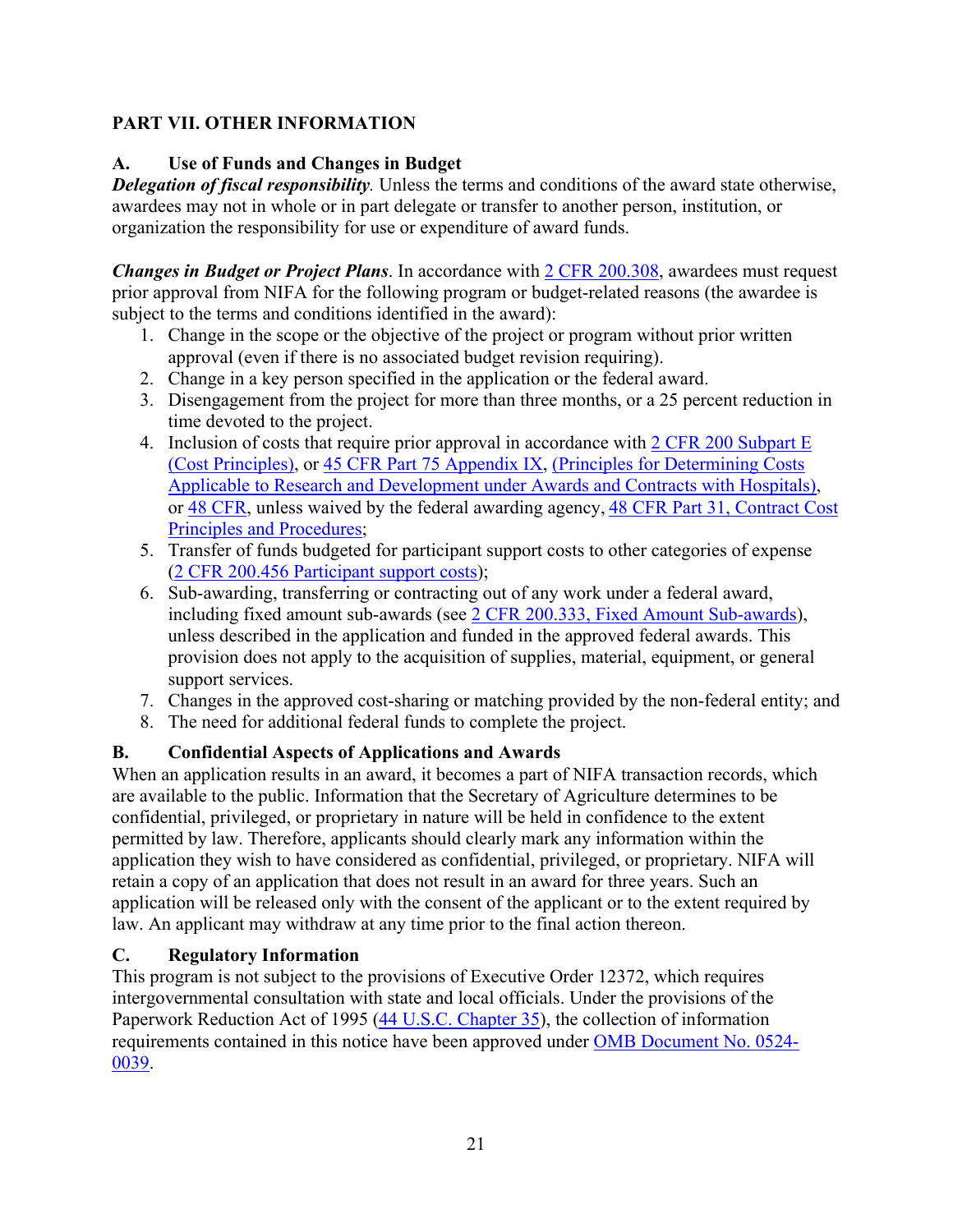#### **APPENDIX I: AGENCY CONTACT**

#### <span id="page-21-0"></span>**Program Contacts**

Thomas A. Bewick [tbewick@usda.gov](mailto:tbewick@usda.gov) 202-306-8670

Bisoondat (Mac) Macoon [bisoondat.macoon@usda.gov](mailto:bisoondat.macoon@usda.gov) 601-331-6023

Megan O'Reilly [megan.oreilly2@usda.gov](mailto:megan.oreilly2@usda.gov) 202-455-5410

For administrative questions related to;

- 1. Grants.gov, see Part IV of this RFA
- 2. Other RFA or application questions, please email grantapplication questions  $@$ usda.gov
- 3. Awards under this RFA, please email  $\frac{\text{awards}(a)\text{usda.gov}}{\text{awards}(a)}$

#### **U.S. Postal Mailing Address:**

National Institute of Food and Agriculture U.S. Department of Agriculture P.O. Box 419205, MS 10000 Kansas City, MO 64141-6205

#### **Courier/Package Delivery Address:**

National Institute of Food and Agriculture U.S. Department of Agriculture 2312 East Bannister Road, MS 10000 Kansas City, MO 64141-3061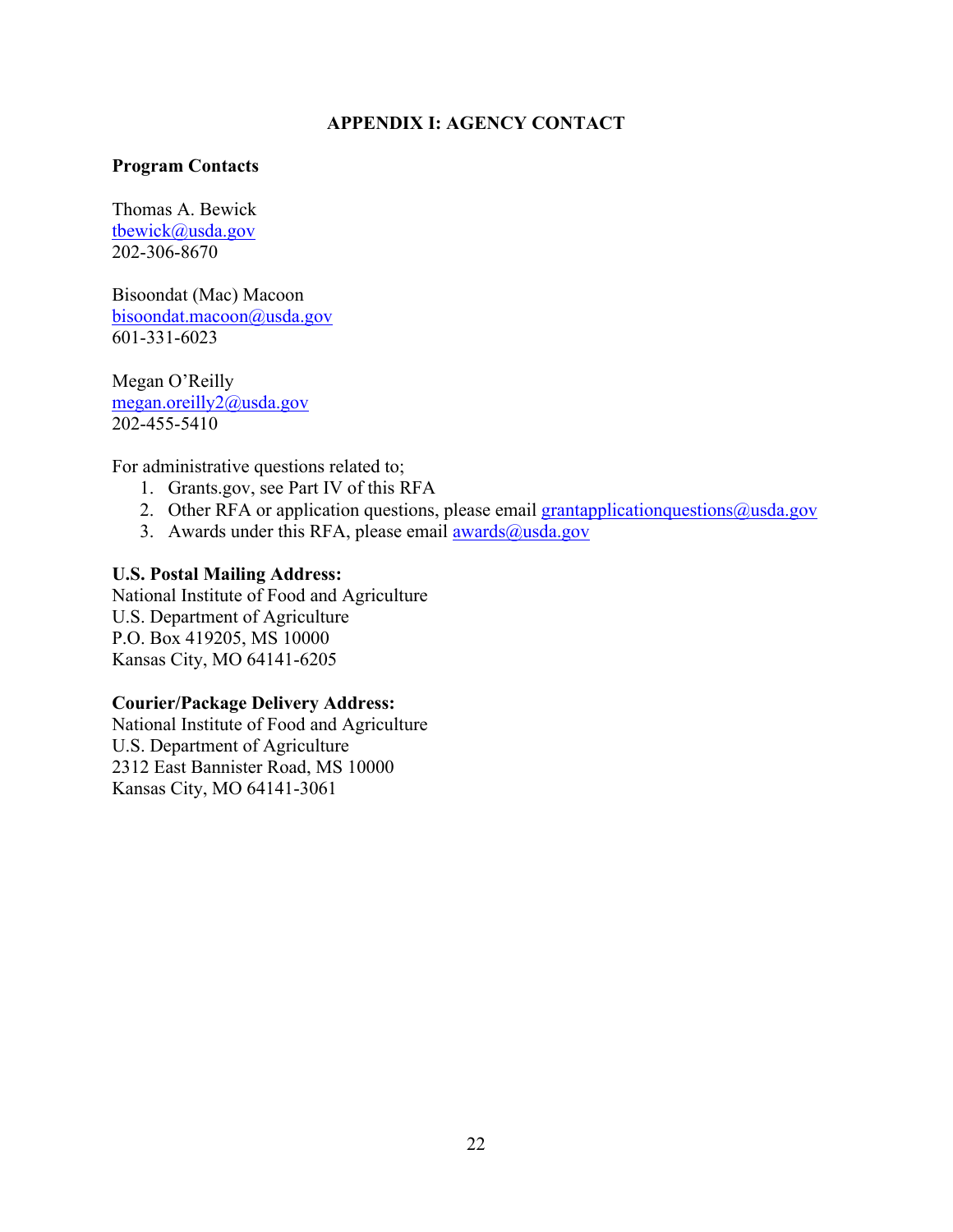#### **APPENDIX II: GLOSSARY OF TERMS**

#### <span id="page-22-0"></span>**Glossary of Terms**

Authorized Representative – AR Agricultural Research, Extension, and Education Reform Act of 1998 – AREERA Catalog of Federal Domestic Assistance – CFDA Data Management Plan – DMP National Institute of Food and Agriculture – NIFA Request for Application – RFA Research, Education, and Economics – REE United States Department of Agriculture – USDA